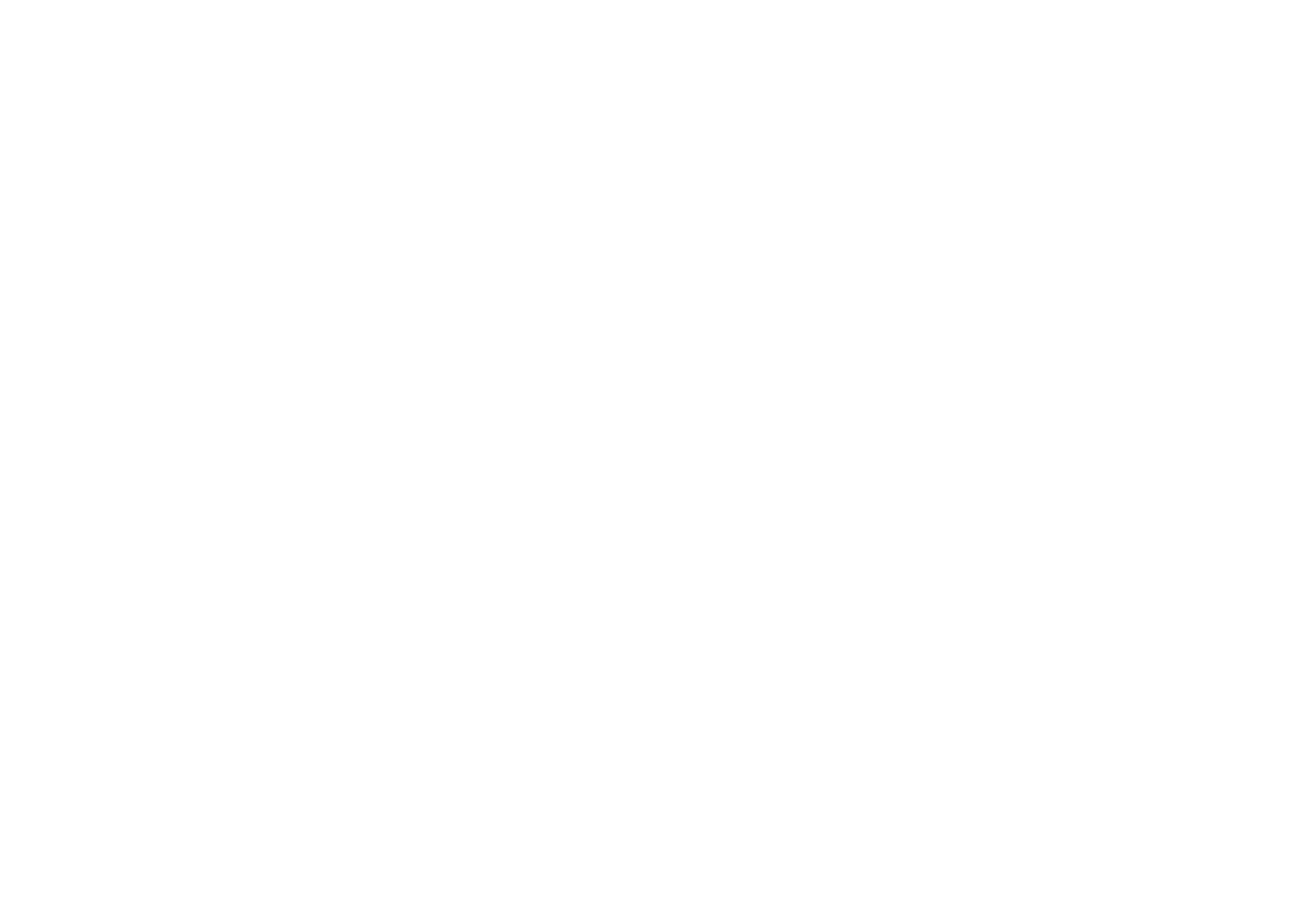

# **Youth detention population in Australia 2021**

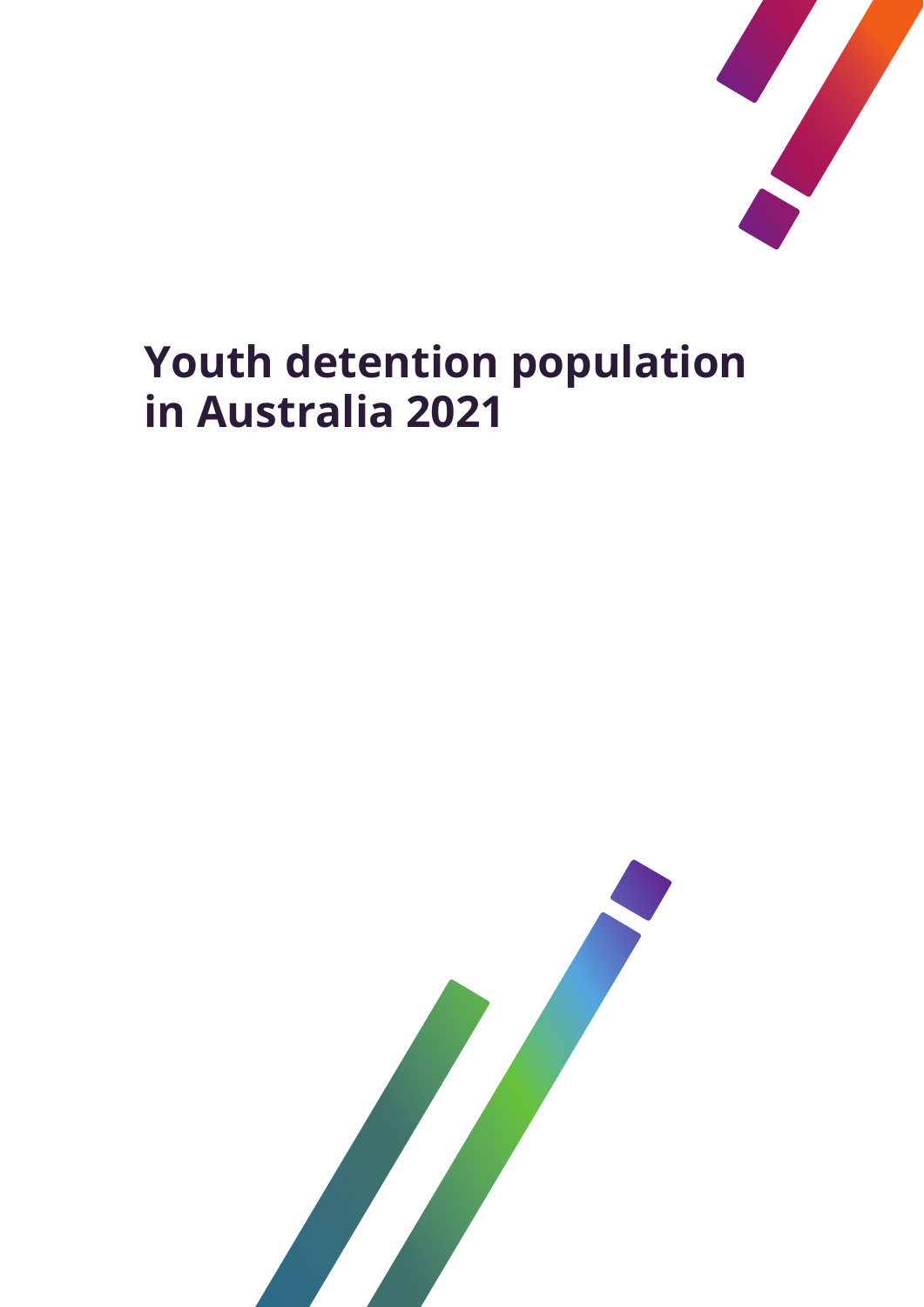The AIHW is an independent statutory Australian Government agency producing authoritative and accessible information and statistics to inform and support better policy and service delivery decisions, leading to better health and wellbeing for all Australians.

#### **© Australian Institute of Health and Welfare 2021**

This product, excluding the AIHW logo, Commonwealth Coat of Arms and any material owned by a third party or protected by a trademark, has been released under a Creative Commons BY 3.0 (CC BY 3.0) licence. Excluded material owned by third parties may include, for example, design and layout, images obtained under licence from third parties and signatures. We have made all reasonable efforts to identify and label material owned by third parties.

You may distribute, remix and build upon this work. However, you must attribute the AIHW as the copyright holder of the work in compliance with our attribution policy available at www.aihw.gov.au/copyright/. The full terms and conditions of this licence are available at http://creativecommons.org/licenses/by/3.0/au/.

ISBN 978-1-76054-937-4 (Online) ISBN 978-1-76054-938-1 (Print)

DOI: 10.25816/9qqw-c239

#### **Suggested citation**

Australian Institute of Health and Welfare 2021. Youth detention population in Australia 2021. Cat. no. JUV 136. Canberra: AIHW.

#### **Australian Institute of Health and Welfare**

Board Chair Mrs Louise Markus

Chief Executive Officer Mr Rob Heferen

Any enquiries about or comments on this publication should be directed to: Australian Institute of Health and Welfare GPO Box 570 Canberra ACT 2601 Tel: (02) 6244 1000 Email: info@aihw.gov.au

Published by the Australian Institute of Health and Welfare.

Please note that there is the potential for minor revisions of data in this report. Please check the online version at www.aihw.gov.au for any amendments.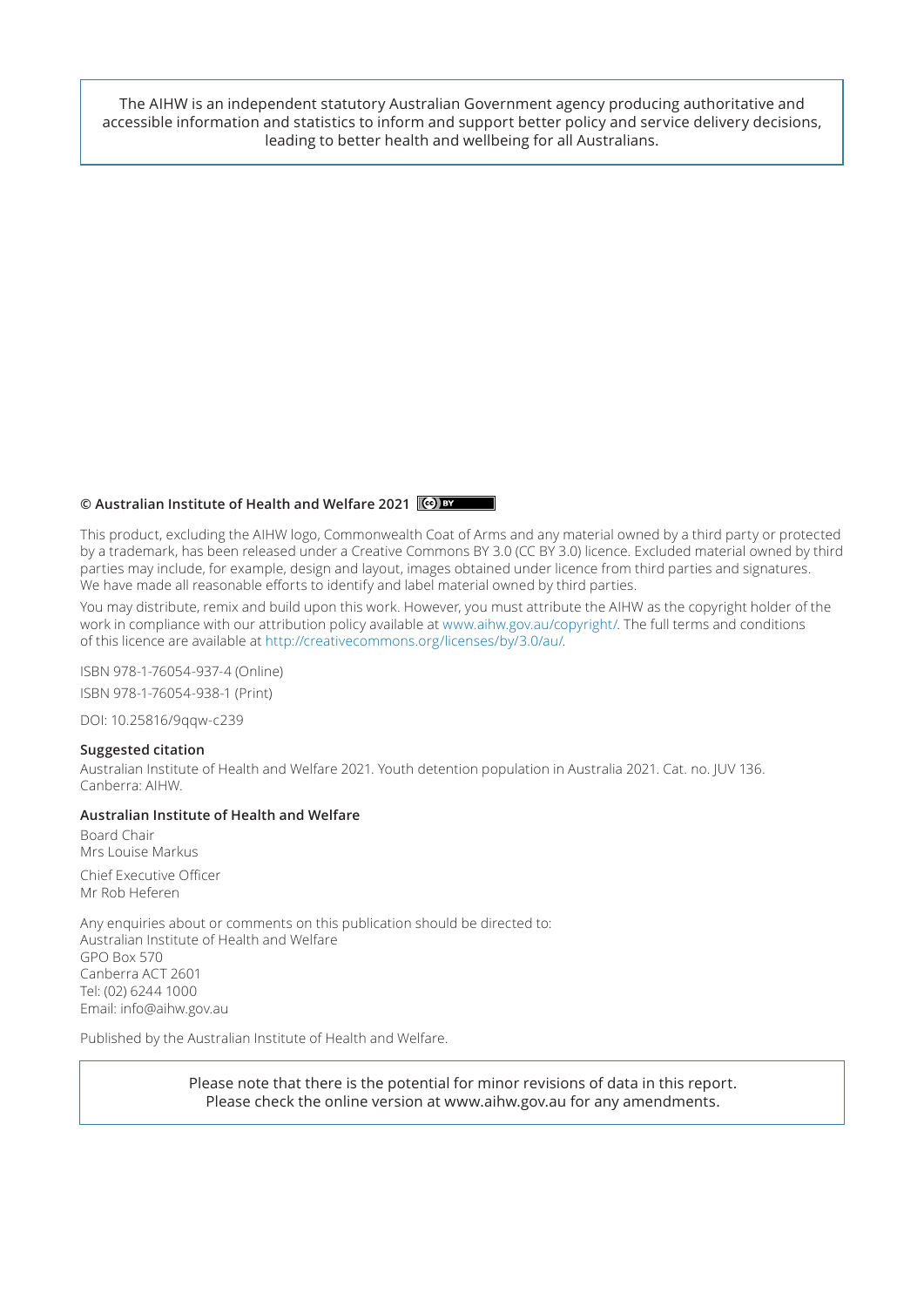## **Contents**

| Rates |
|-------|
|       |
|       |
|       |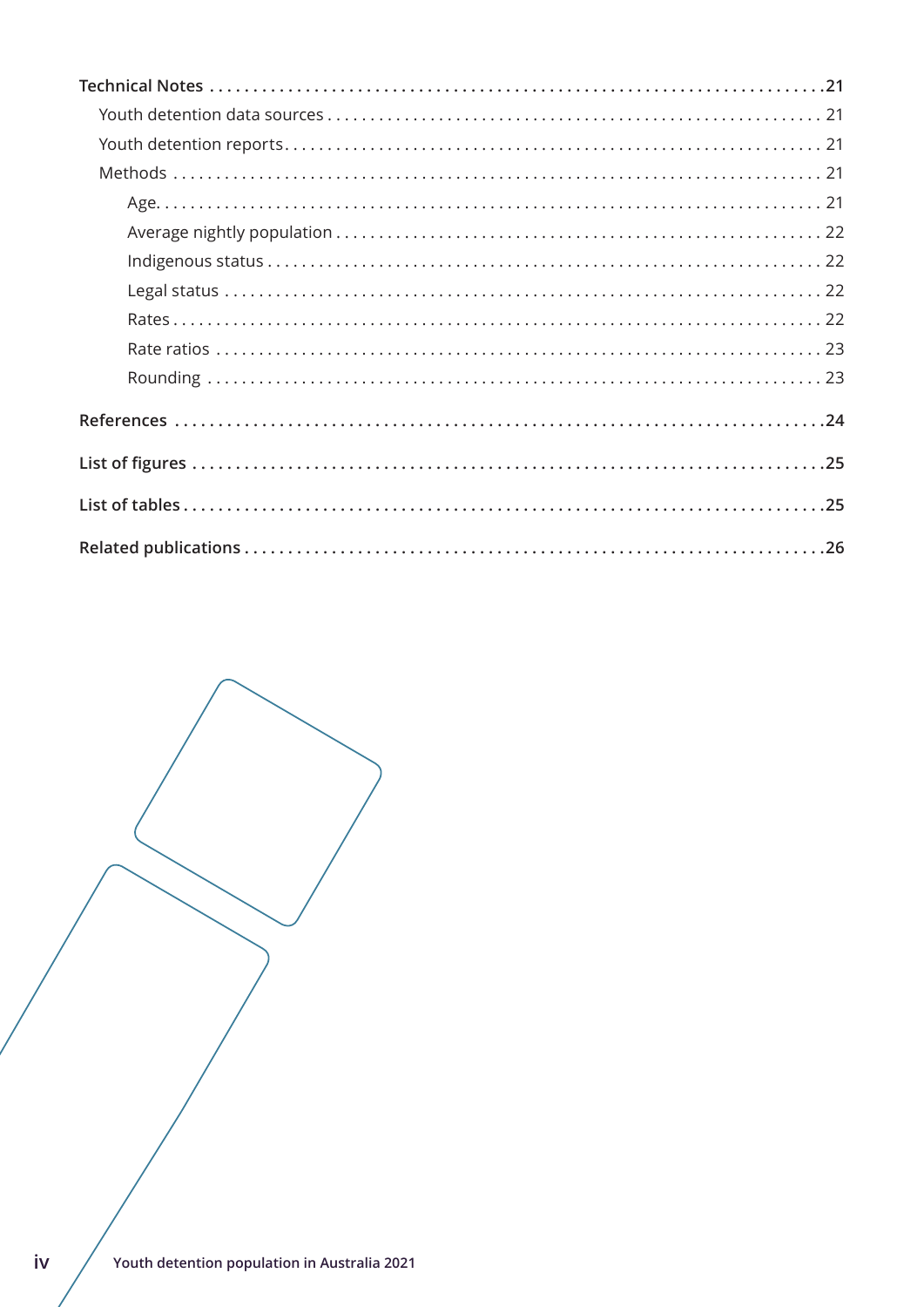## <span id="page-6-0"></span>**Summary**

This report analyses the numbers and rates of young people aged 10 and over who were in youth detention in Australia due to their involvement, or alleged involvement, in criminal activity. It focuses on trends over the 4-year period from the June quarter 2017 to the June quarter 2021.

#### **There were 819 young people in detention on an average night**



There were 819 young people in youth detention on an average night in the June quarter 2021. The vast majority (91%) were male. Most detainees (83%) were aged 10–17, a rate of 2.7 per 10,000 young people in this age group. The other detainees were aged 18 or over.

Nearly 3 in 4 (72%) young people in detention on an average night in the June quarter 2021 were unsentenced—that is, they were awaiting the outcome of their court matter or sentencing. The remainder were serving a sentence.

#### **Numbers and rates of young people in detention have fallen over time**

Over the 4-year period from the June quarter 2017 to the June quarter 2021, the number of young people in detention on an average night fell from 958 to 819.

The rate of young people aged 10–17 in detention in the June quarter 2021 was 2.7 per 10,000. This rate was lower than in the June quarter 2017 (3.5 per 10,000) and consistent with the June quarter 2020 (2.7 per 10,000).

### **Rates for sentenced detention fell, while unsentenced detention showed no clear trend over time**

In the June quarter 2021, there were 2.2 per 10,000 young people aged 10–17 in unsentenced detention on an average night, and 0.5 per 10,000 in sentenced detention.

The rate of young people aged 10–17 in sentenced detention in the June quarter 2021 was lower than the June quarter 2017 (0.5 per 10,000 compared with 1.2 per 10,000 young people). These were the lowest and highest rates over the 4-year period.

The rate of young people in unsentenced detention fluctuated over time, with no clear trend. There were 2.2 per 10,000 young people in unsentenced detention in the June 2021 quarter. The rate was lowest in the September quarter 2020 (1.8 per 10,000), and highest in the March quarter 2019 (2.4 per 10,000).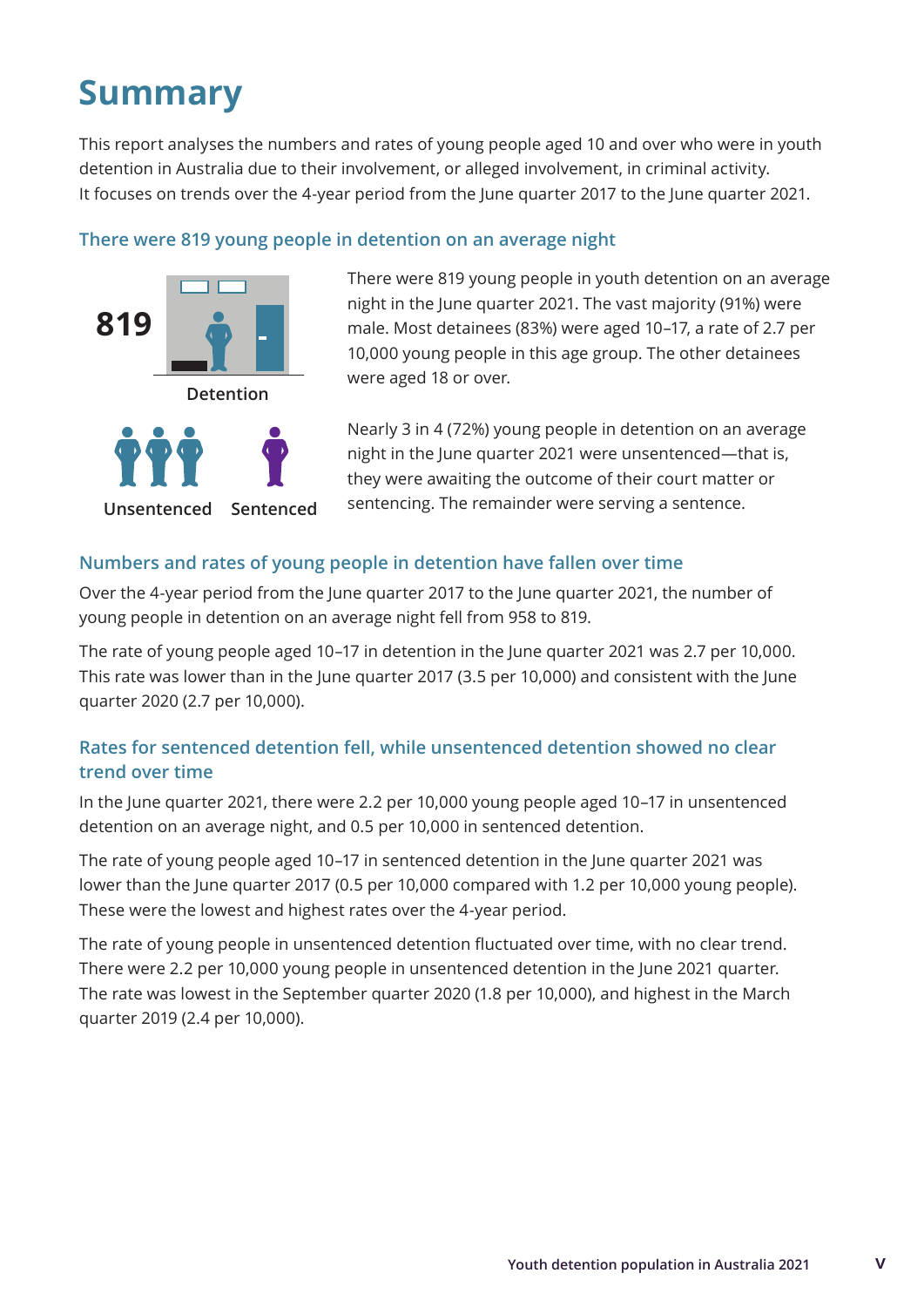### **Half of those in detention were Aboriginal or Torres Strait Islander**



Half (50%, or 410 of 819) of all young people in detention on an average night in the June quarter 2021 were Aboriginal or Torres Strait Islander people. Indigenous Australians made up just 6% of the Australian population aged 10–17.

The rate of young Indigenous Australians aged 10–17 in detention on an average night decreased over the 4-year period; from 35 per 10,000 young Indigenous Australians aged 10–17 in the June quarter 2017 to 25 per 10,000 in the June quarter 2021.

However, young Indigenous Australians aged 10–17 were 20 times as likely as young non-Indigenous Australians to be in detention on an average night in the June quarter 2021, and this fluctuated, at 16–25 times the non-Indigenous rate over the 4-year period.

#### **Trends vary across the states and territories**

The size of the youth detention population fell in New South Wales, Victoria, Western Australia, and South Australia from the June quarter 2017 to the June quarter 2021. In Tasmania and the Australian Capital Territory the number of young people in youth detention was small, but down slightly compared to the June quarter 2017. In Queensland and the Northern Territory there was an increase in the number of young people in detention from the June quarter 2020 to the June quarter 2021.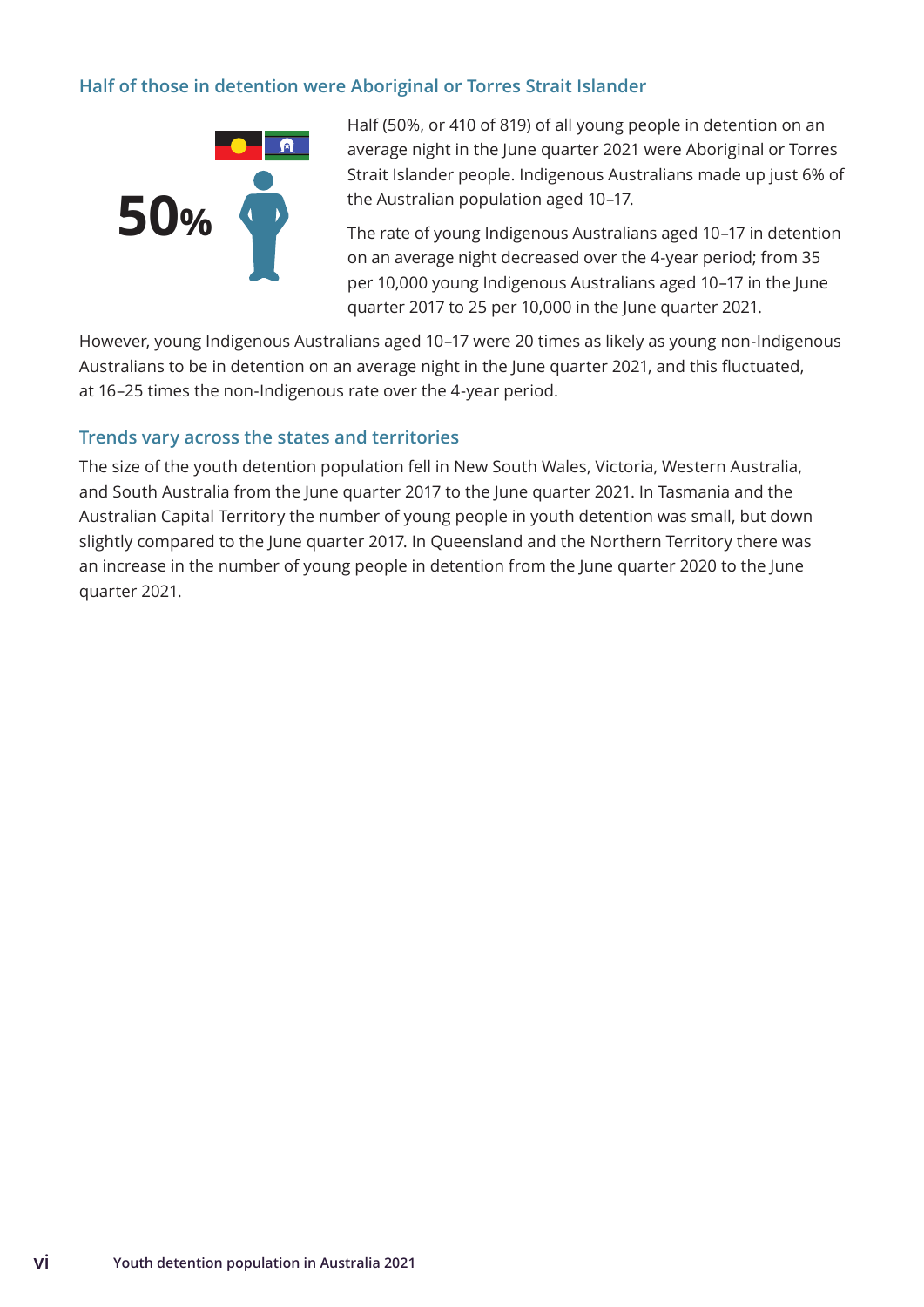## <span id="page-8-0"></span>**1 Introduction**

This report is part of an annual series that looks at trends in the numbers and rates of young people in secure detention facilities in Australia due to their involvement or alleged involvement in crime.

This report and accompanying supplementary tables (those with a prefix of 'S') are available from [Youth detention population in Australia 2021, Summary— Australian Institute of Health and Welfare](https://www.aihw.gov.au/reports/youth-justice/youth-detention-population-in-australia-2021/contents/summary).

## **Youth detention in Australia**

In Australia, young people who are charged with, or proven guilty of, criminal offences may be supervised by state and territory youth justice agencies. Supervision may take place either in the community or in detention facilities.

Among the states and territories, variations in the numbers and rates of young people under supervision reflect differences in youth justice legislation, policy and practice. This includes differences in police practices, the types of legal orders available and the options for diversion.

### **Principles of youth detention**

Two main principles upon which the Australian youth justice system is based, and which are incorporated in state and territory legislation, are that young people should be detained only as a last resort and for the shortest appropriate period (Chrzanowski & Wallis 2011). This is consistent with international guidelines, such as the United Nations Convention on the Rights of the Child and the Standard Minimum Rules for the Administration of Juvenile Justice (United Nations 1985, 1989).

Diverting young people from further involvement in the justice system is crucial to applying these principles. Forms of diversion include:

- police warnings
- referral to services such as drug and alcohol treatment
- bail supervision for those at risk of remand
- youth justice conferencing.

Alternatives to detention include:

- transfer to specialist courts or programs
- supervised or unsupervised community orders.

As a result, most young people under supervision in Australia are supervised in the community.

On an average day in 2019–20, 84% of young people under supervision were supervised in the community, and just 16% were in detention (some were supervised in both the community and detention on the same day). Of those who were supervised during 2019–20, 46% spent time in detention at some point during the year (AIHW 2021).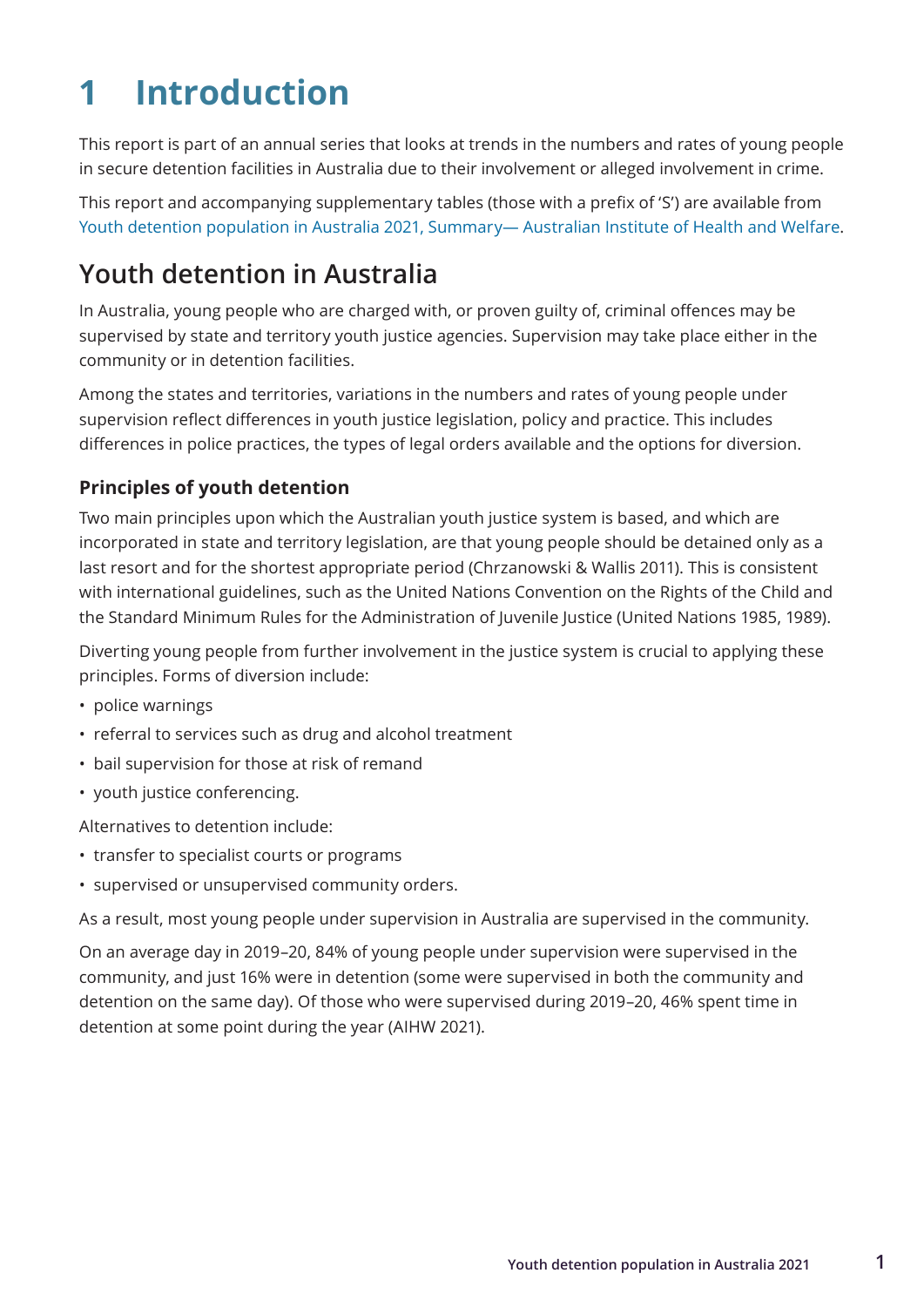### <span id="page-9-0"></span>**Age limits**

In Australia, young people may be charged with a criminal offence if they are aged 10 or over. Separate justice systems operate for young people and adults, each with specific legislation. The upper age limit in the youth justice system is 17 (at the time of the offence) in most states and territories. Those aged 18 or over are dealt with under criminal legislation relating to adults.

In Queensland, legislation to increase the youth justice age limit to 17 was passed in 2016, and was enacted in February 2018. Before then, the age limit in Queensland was 16, and young people aged 17 or over were treated as adults.

From February 2018, young people aged 17 in Queensland were transferred from the adult justice system into the youth justice system. This initially led to an increase in the number of young people held in youth justice detention in Queensland and the national detention rate.

In 2019–20, about 24% of young people under supervision on an average day were aged 18 or over (AIHW 2021). Reasons for this include:

- young people may be apprehended for an offence that was committed or allegedly committed when they were aged 17 or younger
- young people may continue to be supervised by the youth justice system once they turn 18 (or they may be transferred to the adult correctional system)
- some young people aged 18 or over are supervised by youth justice agencies due to their vulnerability or immaturity (in some jurisdictions)
- young people aged 18–20 in Victoria who appear in courts other than the Children's Court may be sentenced to detention in a youth facility rather than an adult prison if assessed as suitable and the court deems this appropriate. This is known as the 'dual track' sentencing system.

In this report, the term 'young people' is used to refer to individuals aged 10 and over who are supervised by a youth justice agency. Numbers of young people in detention relate to young people of all ages unless otherwise specified.

Population rates allow for the comparison of different groups while taking into account different population sizes. In this report, rates are calculated only for young people aged 10–17, as this is the key population in most states and territories.

For this report, the age on an average night each quarter is calculated based on the age a young person is each night that they are in detention. If a young person changes age during a period of detention, then the average nightly number in detention will reflect this.

Average nightly data broken down by age will not be comparable to *Youth detention population in Australia* releases prior to 2020. For more information about the calculation of age, see 'Technical Notes'.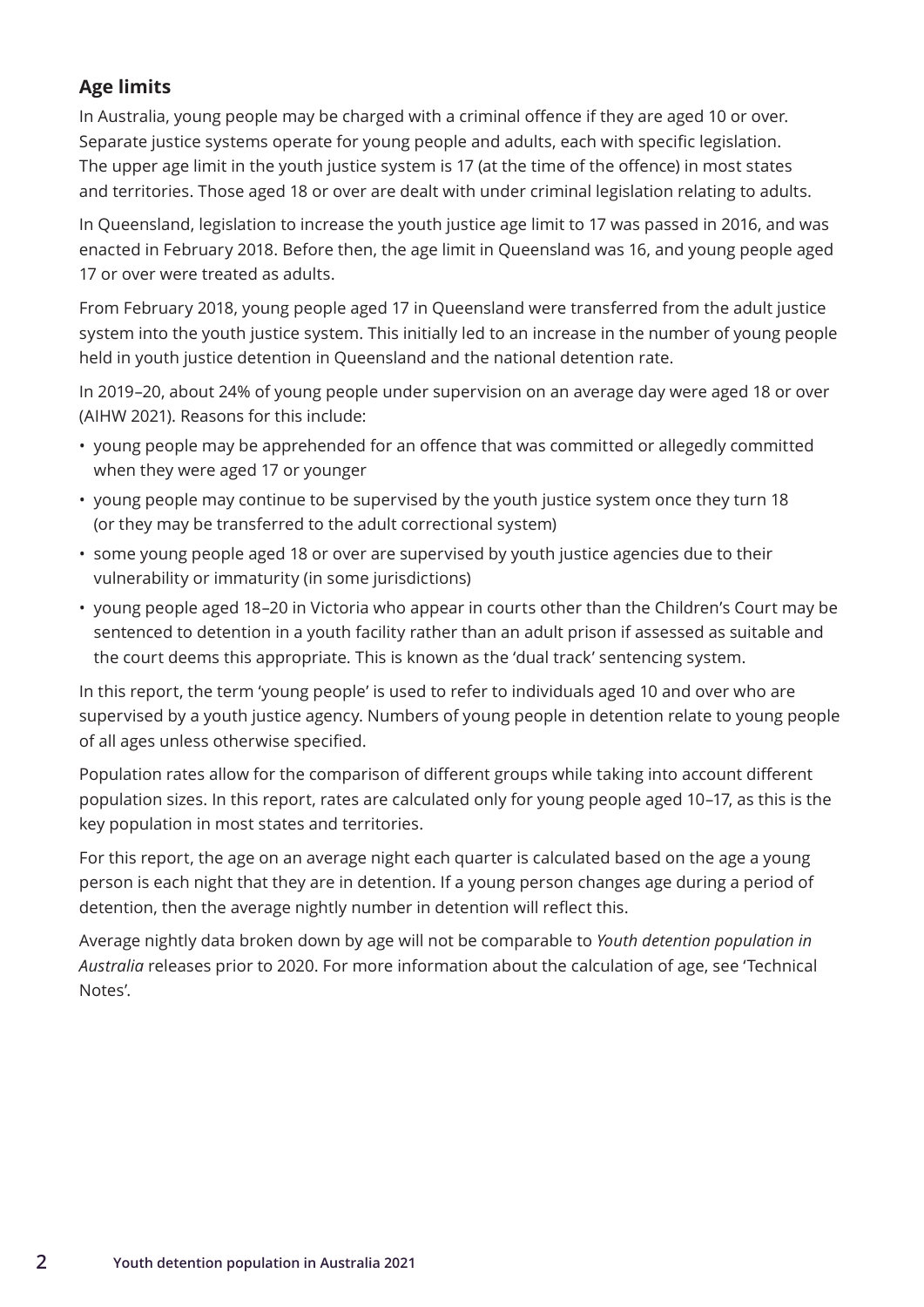### <span id="page-10-0"></span>**Sentenced and unsentenced detention**

Young people might be in detention while they are:

- unsentenced—that is, while awaiting the outcome of their court matter, or while awaiting sentencing after being found or pleading guilty
- sentenced—when they have been found guilty in court and have received a legal order to serve a period of detention.

Whether a young person is unsentenced or sentenced is known as their 'legal status'.

Most young people in unsentenced detention have been remanded in custody by a court until their next court appearance. In 2019–20, the vast majority (98%) of young people in unsentenced detention on an average day were on remand (AIHW 2021). The remainder were in police referred detention—that is, they were detained before their first court appearance (which is possible in most states and territories). However, more than one-third (38%) of those who were in unsentenced detention during 2019–20 experienced police-referred detention at some time during the year (AIHW 2021).

In this report, young people who are both sentenced and unsentenced at the same time (for example, for 2 different matters) are counted as sentenced.

### **Aboriginal and Torres Strait Islander people**

Young Aboriginal and Torres Strait Islander people have a long history of over-representation in the youth and adult justice systems in Australia (House of Representatives Standing Committee on Aboriginal and Torres Strait Islander Affairs 2011; Johnston 1991).

Although only about 6% of young people aged 10–17 in Australia are Aboriginal or Torres Strait Islander, half (50%) of the young people aged 10–17 in detention on an average day in 2019–20 were Indigenous (AIHW 2021).

Outcome 11 of *The National Agreement on Closing the Gap* is that Aboriginal and Torres Strait Islander young people are not overrepresented in the criminal justice system, with a target of: by 2031, reduce the rate of Aboriginal and Torres Strait Islander young people (10–17 years) in detention by 30 per cent (Department of Prime Minister and Cabinet 2020).

## **Youth detention data**

This report looks at the number of young people in detention on an average night in each quarter over the 4-year period from the June quarter 2017 to the June quarter 2021. Each quarter covers 3 months of the year, and is identified with reference to the last month in the quarter (for example, the March quarter comprises January, February, and March).

The states and territories provided data on the average nightly number of young people in detention each quarter between July 2020 and June 2021. These data supplement the Youth Justice National Minimum Data Set (YJ NMDS). For more information, see 'Technical Notes'.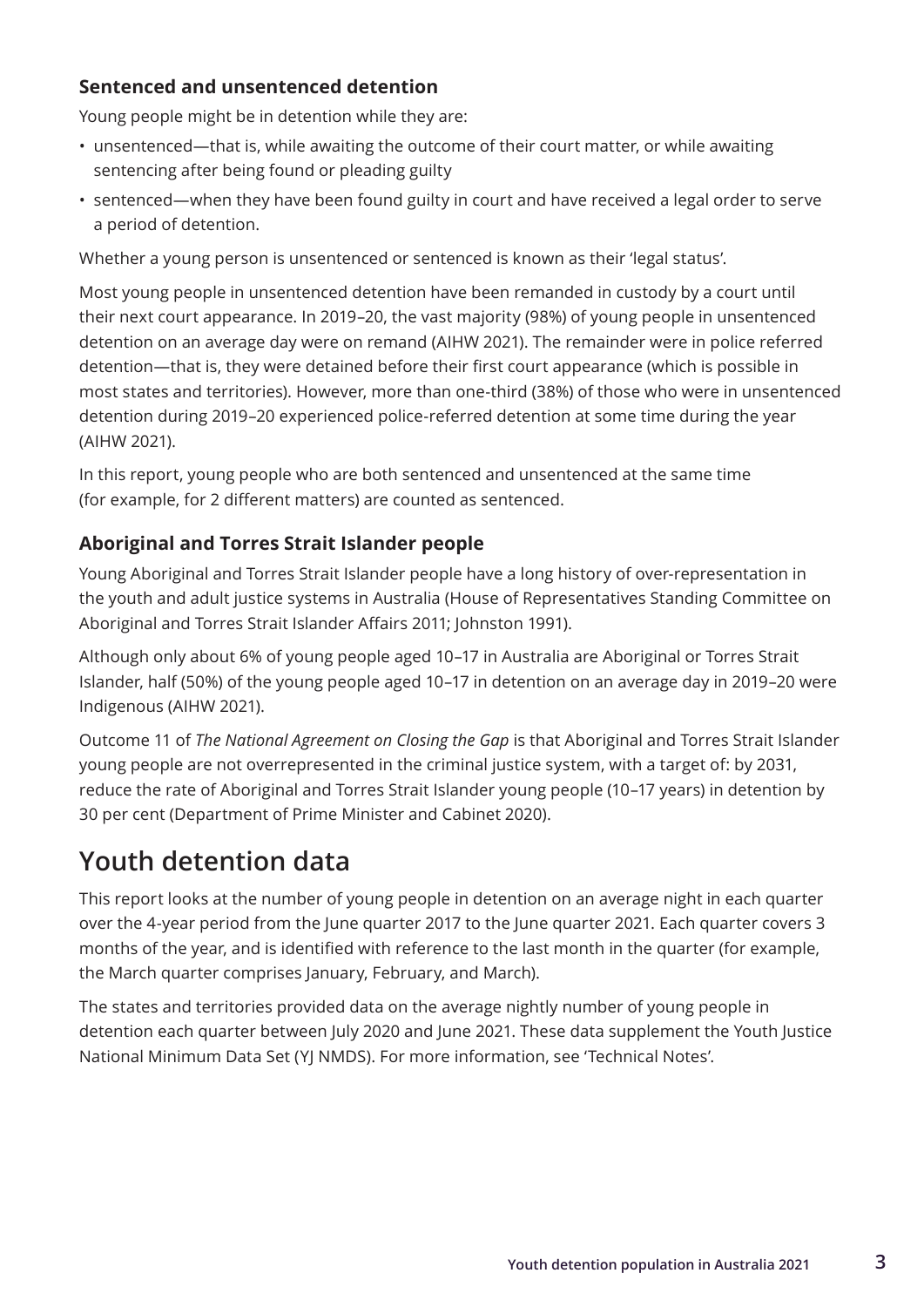### <span id="page-11-0"></span>**Impact of COVID-19 on youth detention data**

In response to the COVID-19 pandemic, the 'first wave' of social restrictions were introduced in Australia in mid-March 2020. These restrictions were progressively eased in most states/ territories from May 2020. A 'second wave' of social restrictions were introduced in Victoria from July 2020 and started to progressively ease from September 2020. Other small, intermittent restrictions were introduced in other jurisdictions during the 2020–21 period.

While youth justice centres and other places of custody, courts or tribunals were considered essential services (Prime Minister of Australia 2020), COVID-19 still has had a substantial impact on the operations of these services and restrictions may have continued beyond the easing of restrictions in the general community. The impact may differ from jurisdiction to jurisdiction (Judicial College of Victoria 2020).

In New South Wales, for example, Children's Court hearings were vacated from 24 March to 1 May 2020 with few exceptions. This led to a decrease in the number of court finalisations between March and June 2020, which resulted in a reduction in young people in sentenced detention. During this period there was also a decline in unsentenced detention as more young people were discharged to bail and fewer young people had their bail revoked when breaching bail conditions (Chan 2021).

This report includes data from the period in which COVID-19 was present in Australia, from the March quarter 2020 to the June quarter 2021. Nationally, over the 4-year period, the numbers of young people in detention on an average night were lowest in the June and September quarters 2020. However, the direct impact of COVID-19 and related social restrictions on the number of young people in detention is difficult to determine due to a range of factors including:

- variability of the data
- variations in state-based legislation, policy and practice
- small numbers of young people in detention on an average night.

More research is required in order to better understand the impact of COVID-19 and related social restrictions on youth detention across Australia.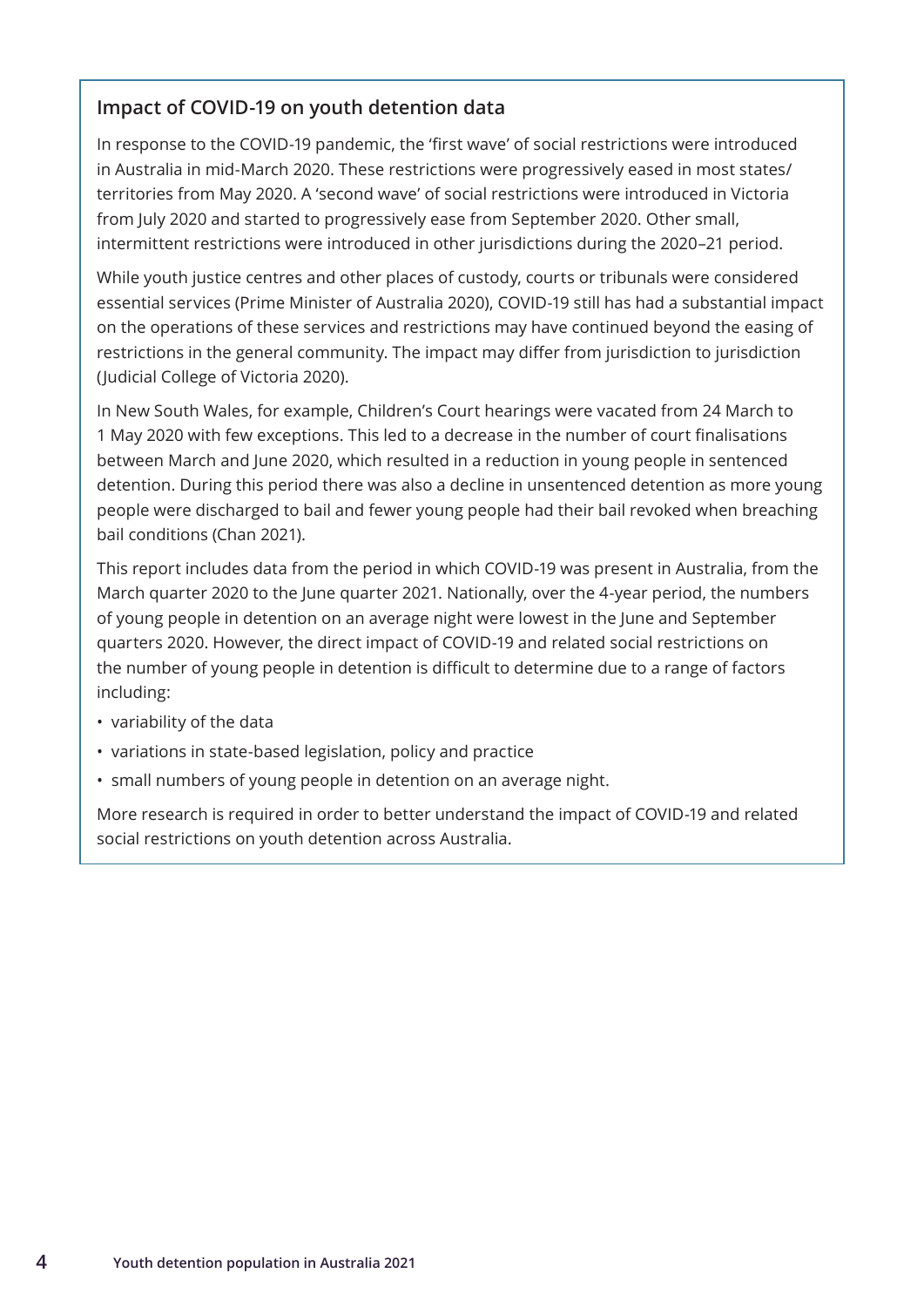<span id="page-12-0"></span>From 2017–18 onwards, Queensland's detention data includes sentenced and unsentenced young people in detention centres and other custodial settings. In Queensland, 'other custodial settings' includes young people held in police watch houses under remand and sentenced detention, which is unique compared with other jurisdictions.

### **Trends in the detention population**

The number of young people in detention on an average night is relatively small, and the amount of random variation from quarter to quarter is more noticeable when numbers are small. This might affect the appearance and interpretation of trends, and these should be interpreted with caution (particularly where they relate to small populations).

In this report, comparisons are made between the June quarter 2021 and the June quarter 1 year earlier (2020) and 4 years earlier (2017). The same quarters are compared across years to minimise the effect of seasonal variation.

Previous analyses have indicated that there appears to be some seasonal variation in the numbers of young people in sentenced and unsentenced detention each year (AIHW 2021), which is yet to be fully investigated or explained.

This report aims to summarise key trends over the 1-year and 4-year periods.

For more data, including counts of young people who enter the youth justice system throughout the year, and trends over 10 years to 2019–20, see *Youth Justice in Australia 2019–20*, at [Youth justice in](https://www.aihw.gov.au/reports/youth-justice/youth-justice-in-australia-2019-20/contents/summary)  [Australia 2019–20, Summary—Australian Institute of Health and Welfare](https://www.aihw.gov.au/reports/youth-justice/youth-justice-in-australia-2019-20/contents/summary).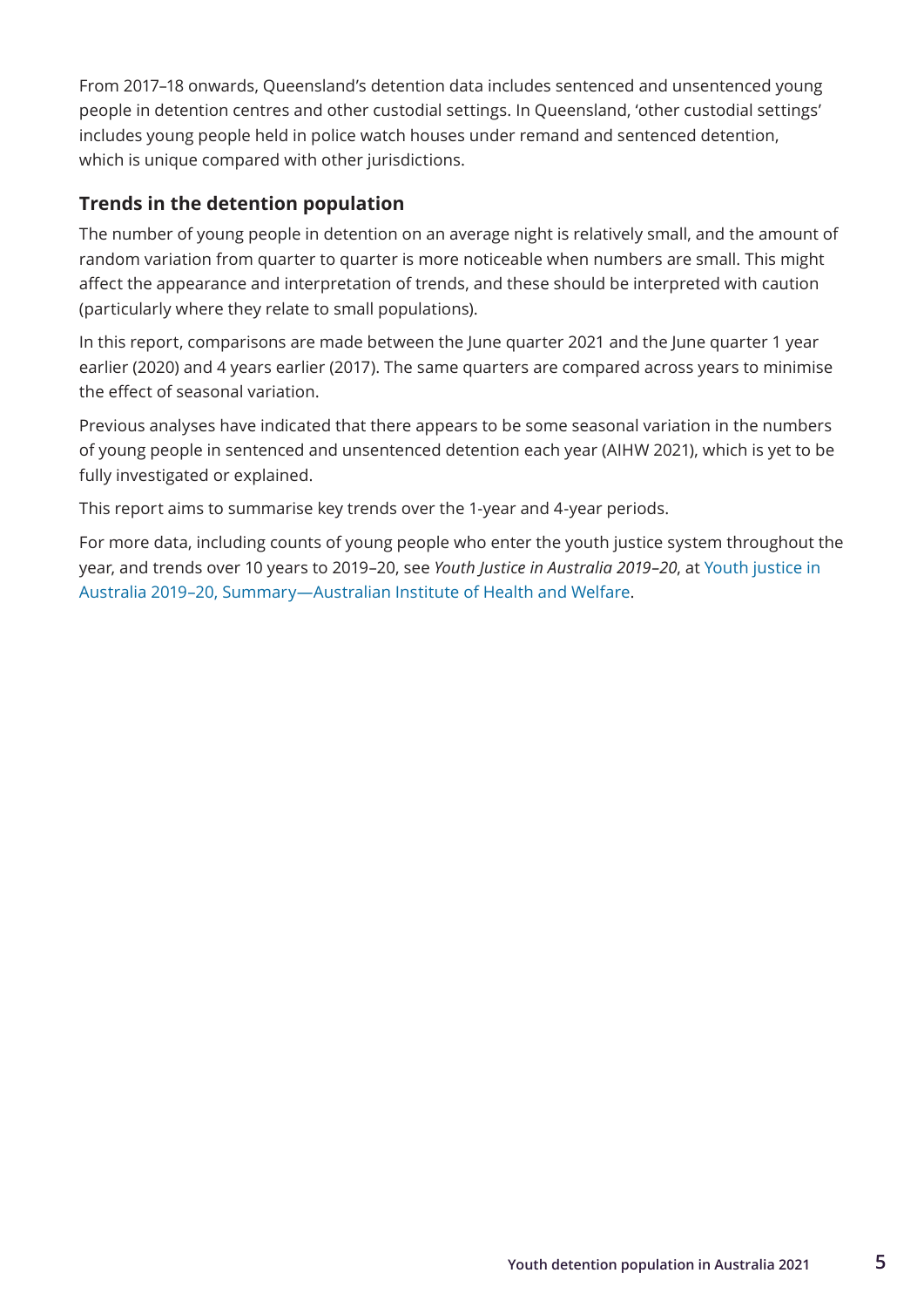## <span id="page-13-0"></span>**2 Trends in detention**

## **Numbers**

On an average night in the June quarter 2021, there were 819 young people in youth detention in Australia due to their involvement, or alleged involvement, in crime (Figure 2.1).

Over the 4-year period from the June quarter 2017 to the June quarter 2021, the number of young people in detention on an average night ranged from a high of 968 in both the March and June quarters 2018 to a low in the September quarter 2020 (731) (Table S7).

On an average night in the June quarter 2021, most (677 or 83%) young people in detention were aged 10–17. The remainder (142 or 17%) were aged 18 or over. The average nightly population is rounded to whole numbers, so components might not sum to the totals due to rounding (see 'Technical Notes').

The number of young people aged 10–17 in detention decreased over the 4-year period, while the number aged 18 or over remained steady (between 141 and 163). The number of young people aged 10–17 in detention on an average night declined from 817 in the June quarter 2017 to 677 in the June quarter 2021. The number of young people aged 10–17 in detention on an average night was lowest in the September quarter 2020 (574) (Figure 2.1).

In the June quarter 2021, 9 in 10 (745 or 91%) young people in detention on an average night were male. This was the case in all quarters throughout the 4-year period (89%–92%).

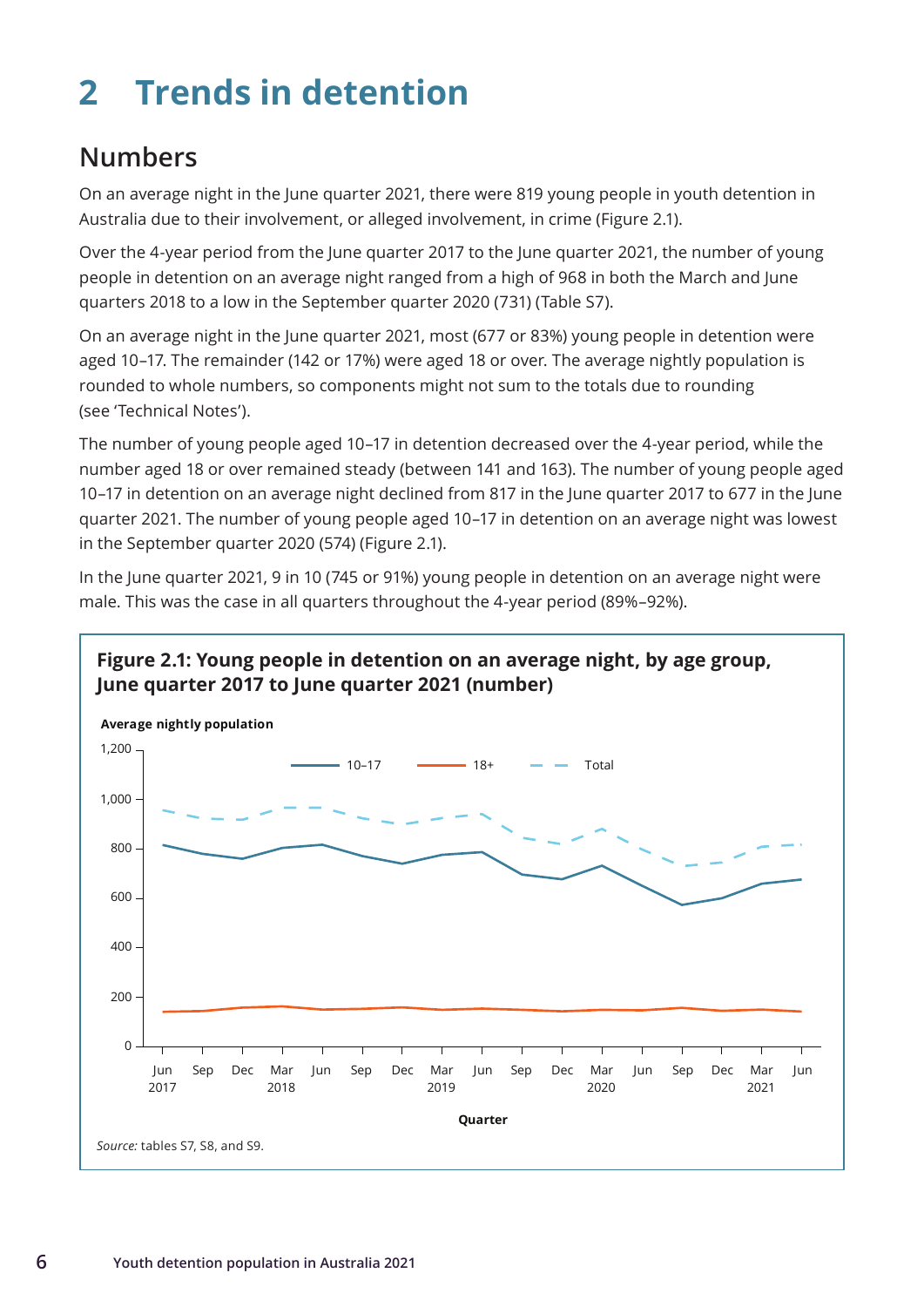## <span id="page-14-0"></span>**Rates**

On an average night in the June quarter 2021, the rate of young people aged 10–17 in detention was 2.7 per 10,000 (Figure 2.2). This is lower than in the June quarter 2017, where the rate was 3.5 per 10,000 and at its highest. The rate was at its lowest in the September quarter 2020, at 2.3 per 10,000.

The rate was the same in the June quarters 2020 and 2021, at 2.7 per 10,000, but fluctuated across the year.

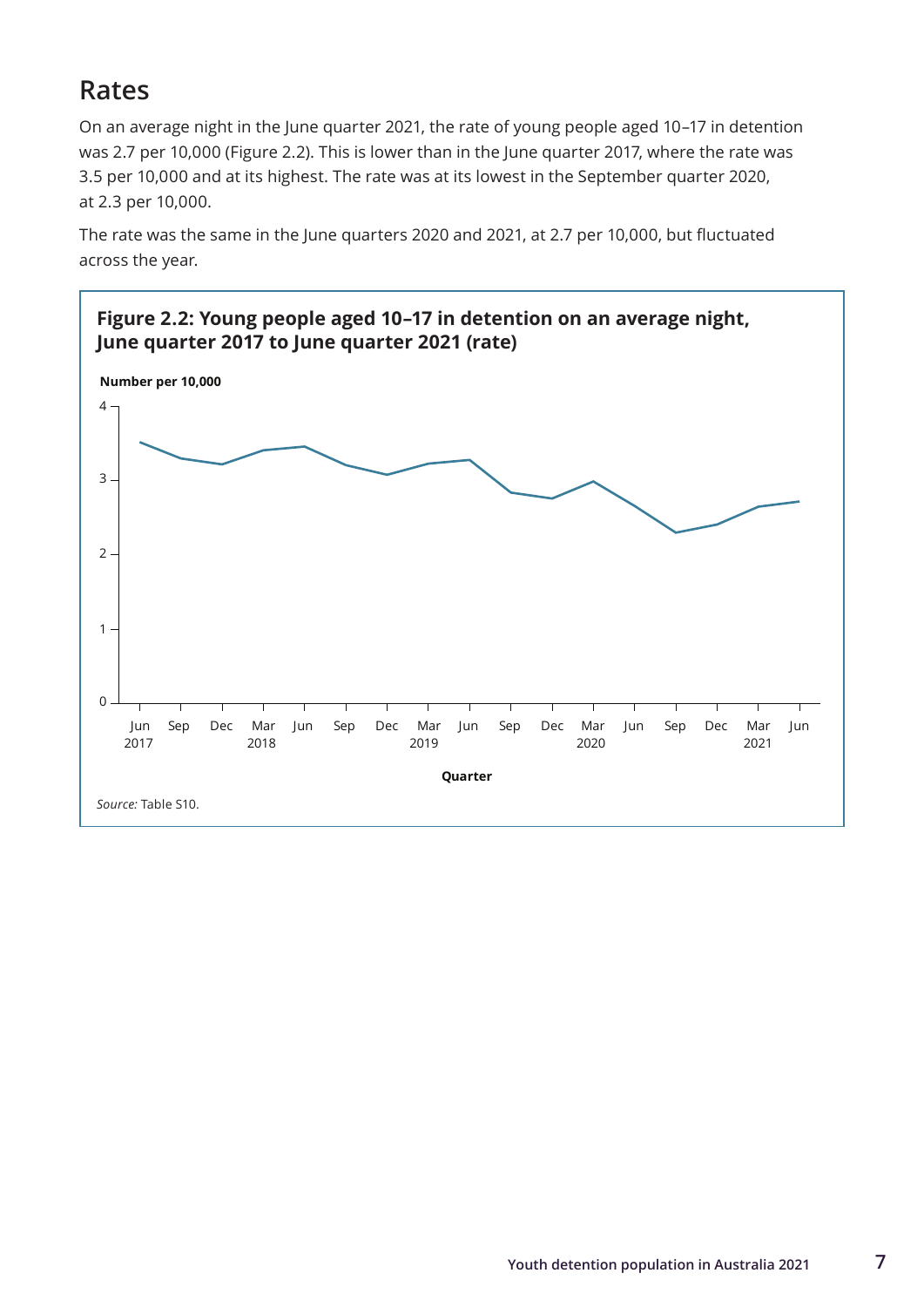## <span id="page-15-0"></span>**3 Trends in sentenced and unsentenced detention**

## **Numbers**

On an average night in the June quarter 2021, nearly 3 in 4 (589 or 72%) young people in detention were unsentenced. The remainder (230 or 28%) were serving a sentence (Figure 3.1).

The number of young people in unsentenced detention fluctuated over the 4-year period, with a low of 482 in the September quarter 2020 and a high of 606 in the March quarter 2019. The number of young people in unsentenced detention tended to be higher in the March and June quarters each year, except the June quarter 2020 (Figure 3.1).

Compared to the June quarter 2020, the number of young people in unsentenced detention was higher in the June quarter 2021 (514 compared with 589 young people) (Figure 3.1).

The number of young people in sentenced detention declined over the 4-year period. There were 381 young people in sentenced detention on an average night in the June quarter 2017 compared with 230 young people in the June quarter 2021. The December quarter 2017 had the highest number of young people in sentenced detention (406) (Table S27).

There were fewer young people in sentenced detention in the June quarter 2021 than the June quarter 2020 (284 young people).

### **Figure 3.1: Young people in detention on an average night, by legal status, June quarter 2017 to June quarter 2021 (number)**

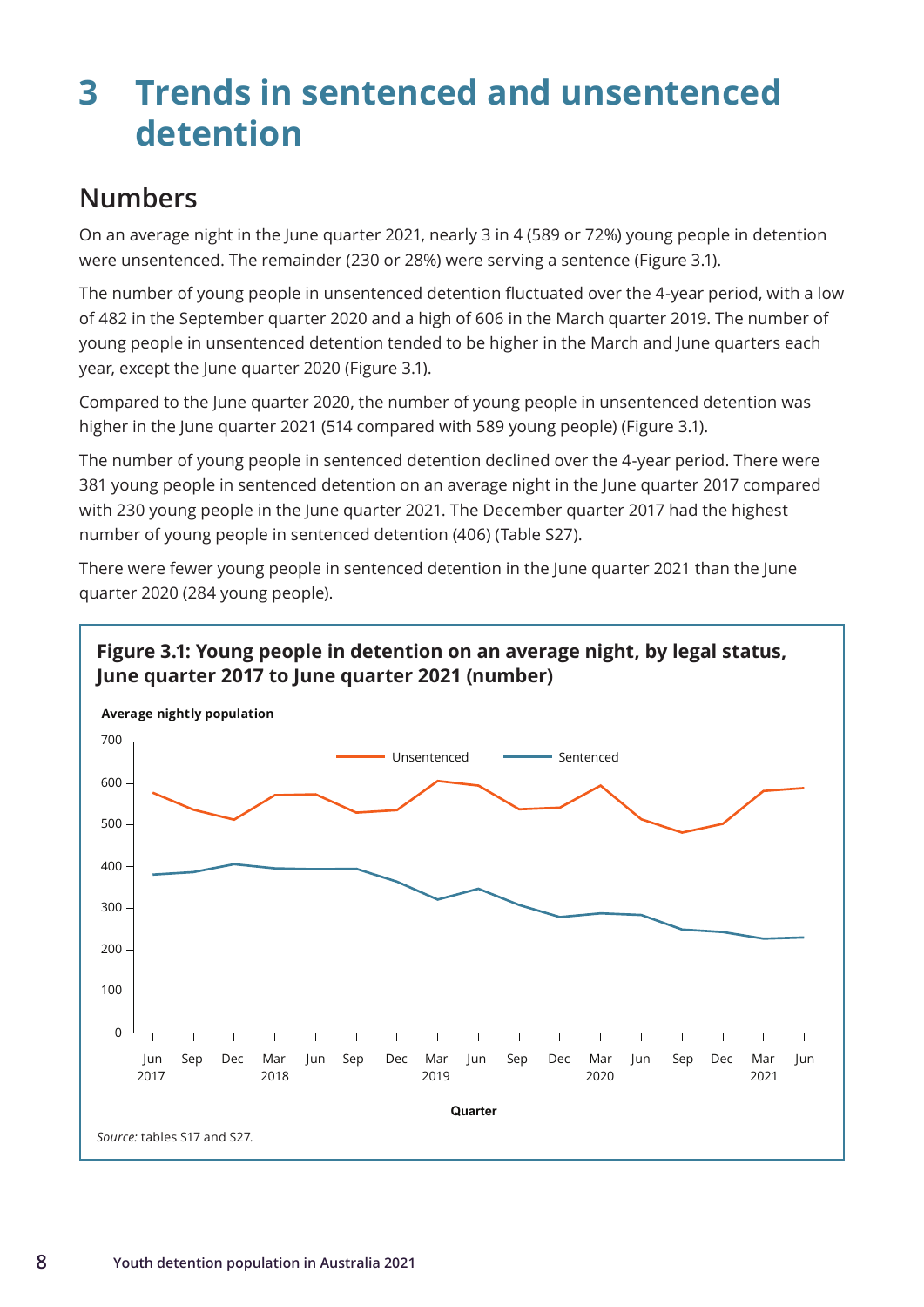<span id="page-16-0"></span>In the June quarter 2021, a higher proportion of those in unsentenced detention were aged 10–17 (93%), compared with sentenced detention (57%) (tables S17, S18, S27, and S28). This difference occurred throughout the 4-year period, with:

- 91%–95% of those in unsentenced detention being aged 10–17
- 54%–71% of those in sentenced detention being aged 10–17.

One reason more young people aged 18 and over are in sentenced detention than in unsentenced detention is that some might continue serving a sentence in a youth facility once they turn 18. Whether they remain in youth detention or are moved to the adult justice system depends on different policies and practices in the states and territories.

In Victoria, 56%–78% of young people in sentenced detention were aged 18 or over in each quarter over the 4-year period, compared with 29%–46% in Australia overall. This is in part due to the 'dual track' sentencing system operating in Victoria, which results in a relatively large proportion of young people aged 18 and over in sentenced detention (see Chapter 1 for more details).

On an average night in the June quarter 2021, a higher proportion of females (80%) than males (71%) in detention were unsentenced (tables S7 and S17). This was the case in each quarter throughout the 4-year period, with:

- 72%–83% of females in detention unsentenced
- 54%–71% of males in detention unsentenced.

Conversely, a higher proportion of males (29%) than females (20%) were in sentenced detention on an average night in the June quarter 2021. But due to the small number of females in detention, these results should be interpreted with caution.

## **Rates**

On an average night in the June quarter 2021, 2.2 per 10,000 young people aged 10–17 were in unsentenced detention, and 0.5 per 10,000 were in sentenced detention (Figure 3.2).

Over the 4-year period, the rate of young people aged 10–17 in unsentenced detention was relatively stable at about 2.0 per 10,000 young people. The rate of young people in unsentenced detention was highest in March quarter 2019 (2.4 per 10,000 young people) and lowest in the September quarter 2020 (1.8 per 10,000).

Compared to the June quarter 2020, the rate of young people aged 10–17 in unsentenced detention in the June quarter 2021 was similar (2.0 per 10,000 compared with 2.2 per 10,000 young people).

The rate of young people in unsentenced detention tended to be higher in the March and June quarters each year, and lower in the September and December quarters. The exception was the June quarter 2020 where the rate was lower.

The rate of young people aged 10–17 in sentenced detention in the June quarter 2021 was lower than the June quarter 2017 (0.5 per 10,000 compared with 1.2 per 10,000 young people). Over the 4-year period, rates of young people in sentenced detention have declined steadily.

Similarly, the rate of young people aged 10–17 in sentenced detention in the June quarter 2021 was slightly lower than the June quarter 2020 (0.5 per 10,000 compared with 0.7 per 10,000 young people).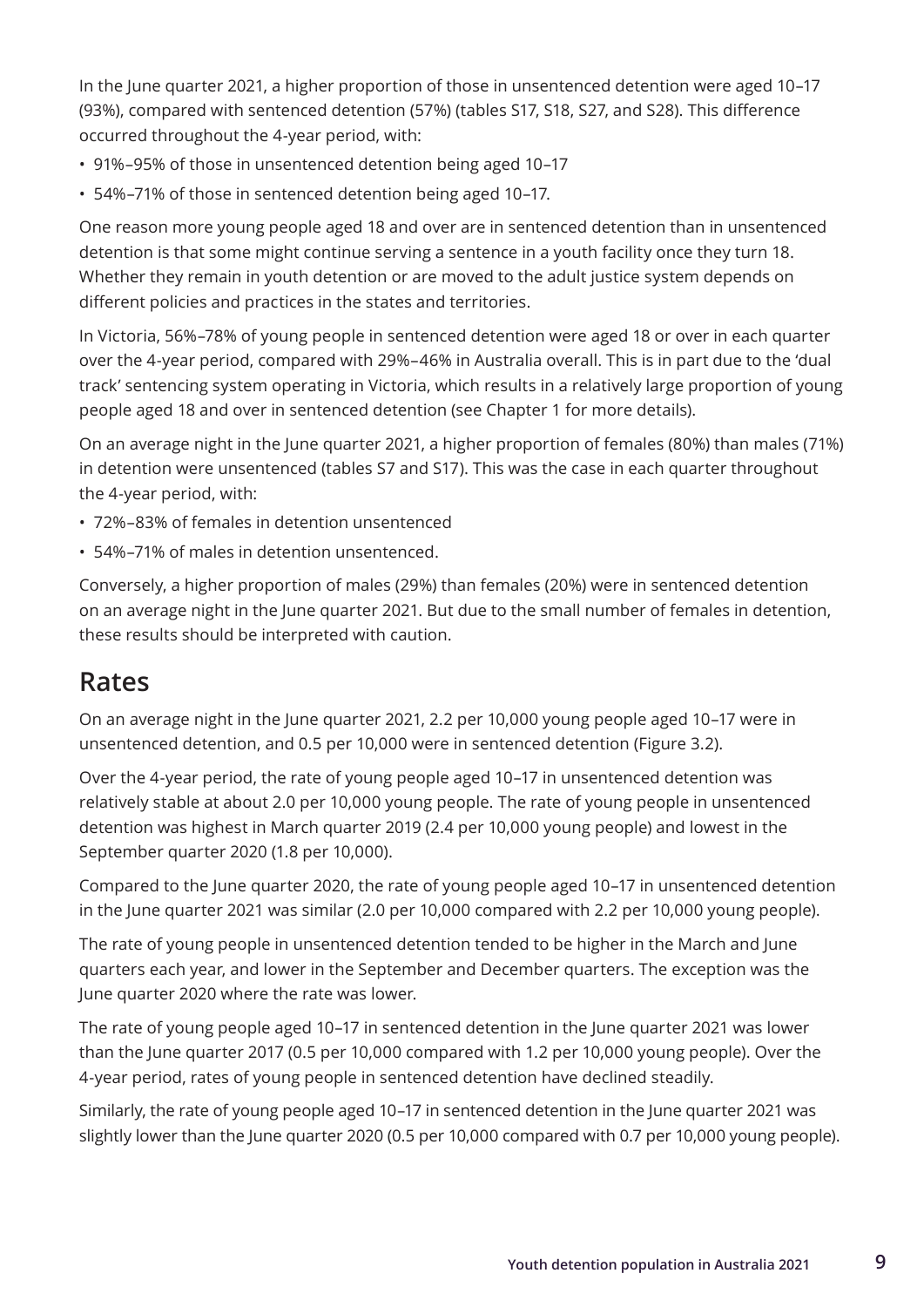

#### **10 Youth detention population in Australia 2021**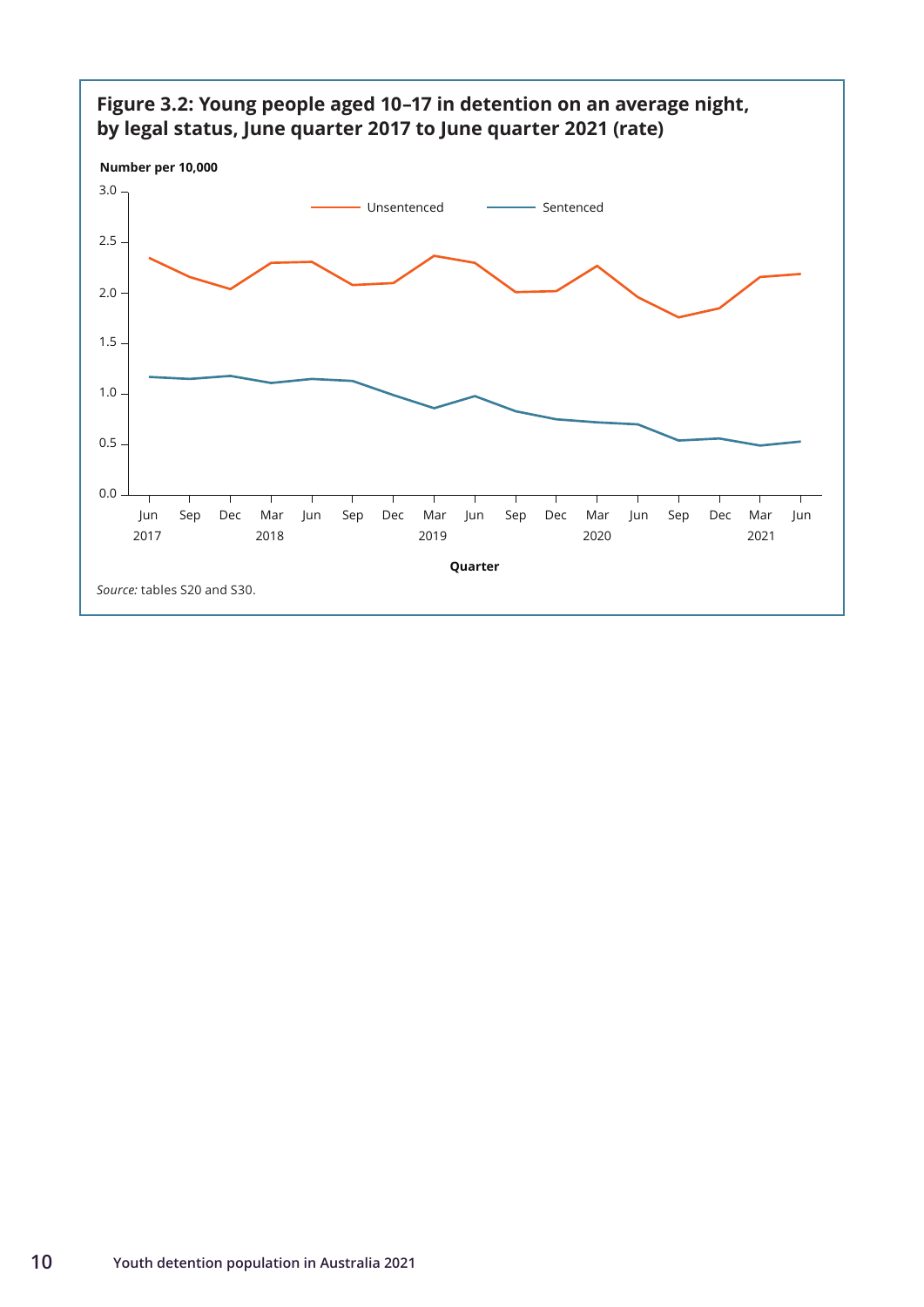## <span id="page-18-0"></span>**4 Aboriginal and Torres Strait Islander young people**

## **Numbers**

Young Aboriginal and Torres Strait Islander people made up half (410 or 50%) of all those in detention on an average night in the June quarter 2021. The number of young Indigenous people in detention on an average night in the June quarter 2021 was lower than in the June quarter 2017 (519) but slightly higher than the June quarter 2020 (391) (tables S1 and S7). The number of young Indigenous Australians in detention on an average night was at its lowest level in the September quarter 2020 (335).

On an average night in each quarter, 46%–56% of young people in detention were Indigenous, and 44%–54% of young people were non-Indigenous (tables S1, S4 and S7).

The number of young Indigenous Australians in detention was slightly lower than young non-Indigenous Australians on an average night from the December quarter 2019 to the December quarter 2020. This difference was greatest in the September quarter 2020 (Figure 4.1).



**Figure 4.1: Young people in detention on an average night, by Indigenous**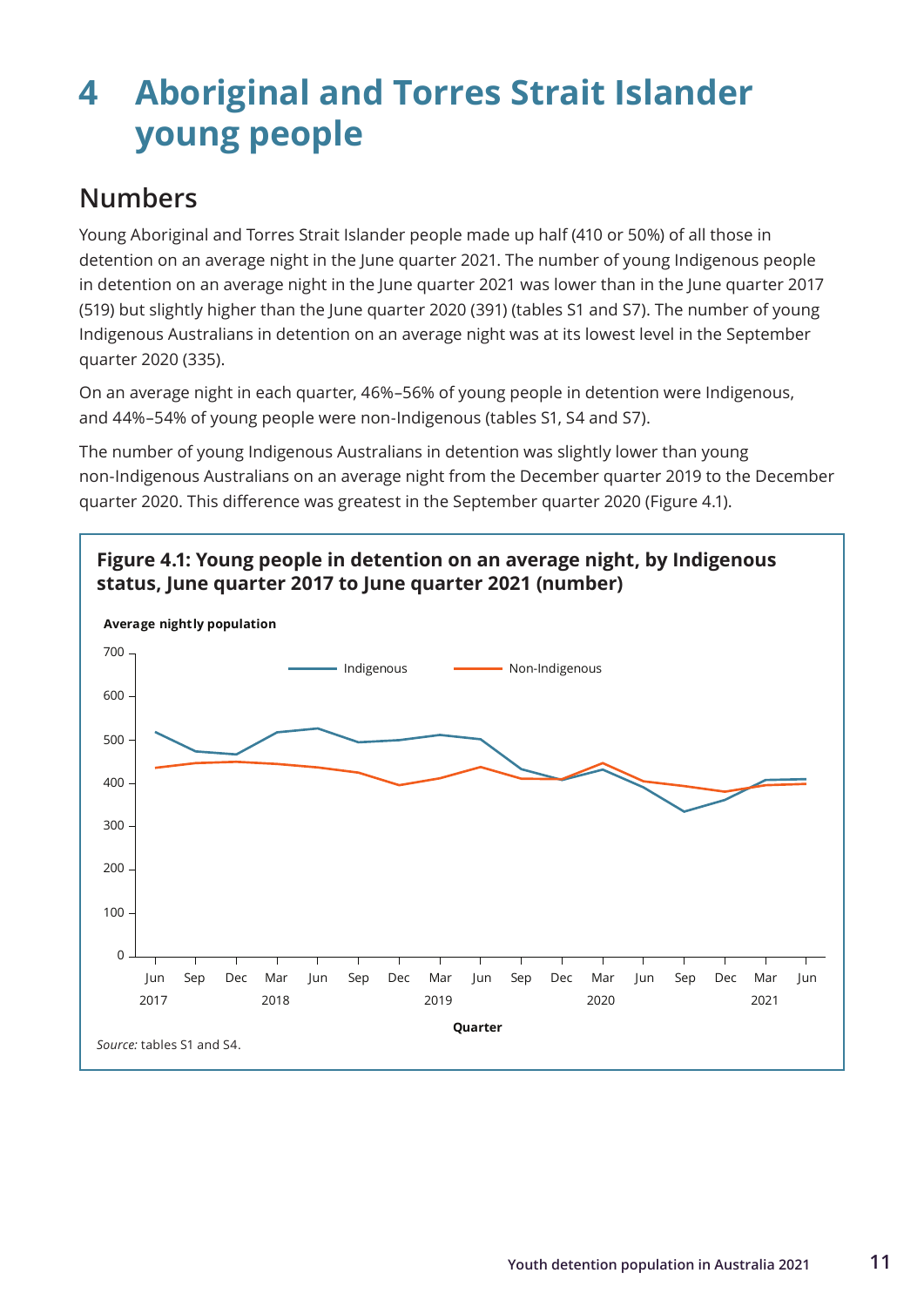A higher proportion of young Indigenous Australians in detention were aged 10–17 than young non-Indigenous Australians (Figure 4.2).

In the June quarter 2021:

- 89% of young Indigenous Australians in detention were aged 10–17
- 76% of young non-Indigenous Australians in detention were aged 10–17.

Among young people aged 10–17, about 54% of those in detention in the June quarter 2021 were Indigenous. This was lower than in the June quarter 2017 (59%), but higher than the June quarter 2020 (52%). Over the same period, young Indigenous Australians made up about 6% of the Australian population aged 10–17 (Table S31).

On an average night in the June quarter 2021, the proportions of Indigenous and non-Indigenous young people aged 10–17 in detention who were male were similar (90%, respectively) (tables S2 and S5).

### **Figure 4.2: Young people in detention on an average night, by Indigenous status and age group, June quarter 2017 to June quarter 2021 (number)**



On an average night in the June quarter 2021, 51% of young people in unsentenced detention and 49% in sentenced detention were Indigenous.

Over the 4-year period, young Indigenous Australians made up a higher proportion of those in unsentenced detention (48%–59% each quarter) than in sentenced detention (42%–54%) (tables S11, S17, S21 and S27).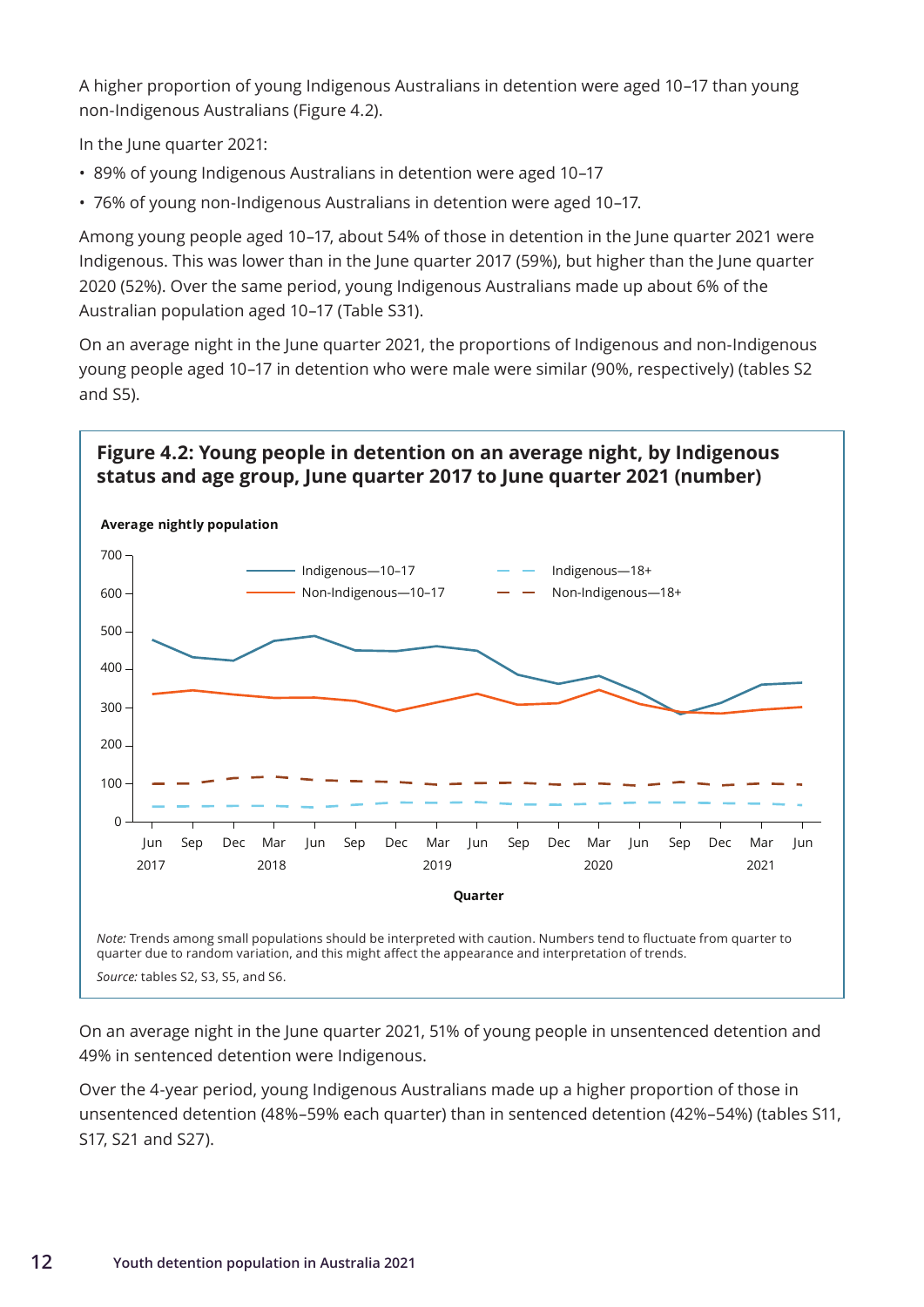<span id="page-20-0"></span>Over the same period, the number of young Indigenous Australians in unsentenced detention was similar in the June quarter 2017 and the June quarter 2021 (315 compared with 298). However, numbers fluctuated over this period, with no clear trend (Table S11). The number of young Indigenous Australians in unsentenced detention on an average night was at its lowest level in the September quarter 2020 (231).

The number of young Indigenous Australians in sentenced detention has continued to trend downward over the 4-year period, falling from 204 in the June quarter 2017 to 112 in the June quarter 2021 (Table S21).

### **Rates**

Indigenous over-representation in youth detention can be expressed as a rate ratio, which compares the rate of young Indigenous Australians to that of young non-Indigenous Australians (see 'Technical Notes' for more details). Over the 4-year period, rates and rate ratios for Indigenous young people in detention were generally at their lowest during the September quarter 2020.

Nationally, on an average night in the June quarter 2021, 25 per 10,000 young Indigenous Australians aged 10–17 were in detention, compared with 1.3 per 10,000 young non-Indigenous Australians.

This means that young Indigenous Australians aged 10–17 were 20 times as likely as young non-Indigenous Australians to be in detention on an average night in the June quarter 2021 (Table S10).

The rate of young Indigenous Australians aged 10–17 in detention on an average night decreased over the 4-year period; down from 35 per 10,000 young Indigenous Australians aged 10–17 in the June quarter 2017. This rate was similar in the June quarter 2020 and June quarter 2021, at 24 and 25 per 10,000, respectively. The rate was at its lowest during the September quarter 2020 (19 per 10,000) (Table S10).

From the June quarter 2017 to the June quarter 2021, the rate of young Indigenous Australians aged 10–17 in sentenced detention dropped, from 13 per 10,000 to 5.5 per 10,000. The rate of young Indigenous Australians aged 10–17 in unsentenced detention fluctuated over the period showing no apparent trend (tables S20 and S30). For sentenced and unsentenced detention, the rate of young Indigenous Australians aged 10–17 was at its lowest in the September quarter 2020 (5.0 and 15 per 10,000, respectively).

Over the 4-year period, the level of Indigenous over-representation in detention fluctuated, ranging from 16 times the non-Indigenous rate in the September quarter 2020 to 25 times in the December quarter 2018. The Indigenous rate ratios in sentenced detention and unsentenced detention were relatively similar for all quarters with the exception of the June quarter 2017, March quarter 2019, and from the March quarter 2021 (Figure 4.3).

In unsentenced detention, the rate ratio fluctuated over the period with a decline from the June quarter 2019, from 24 times the non-Indigenous rate to 18 times in the June quarter 2021. For sentenced detention, a decline was evident, from 28 times the non-Indigenous rate in the June quarter 2017 to 20 times in the June quarter 2020, before rising to 26 times in the June 2021 quarter (tables S20 and S30).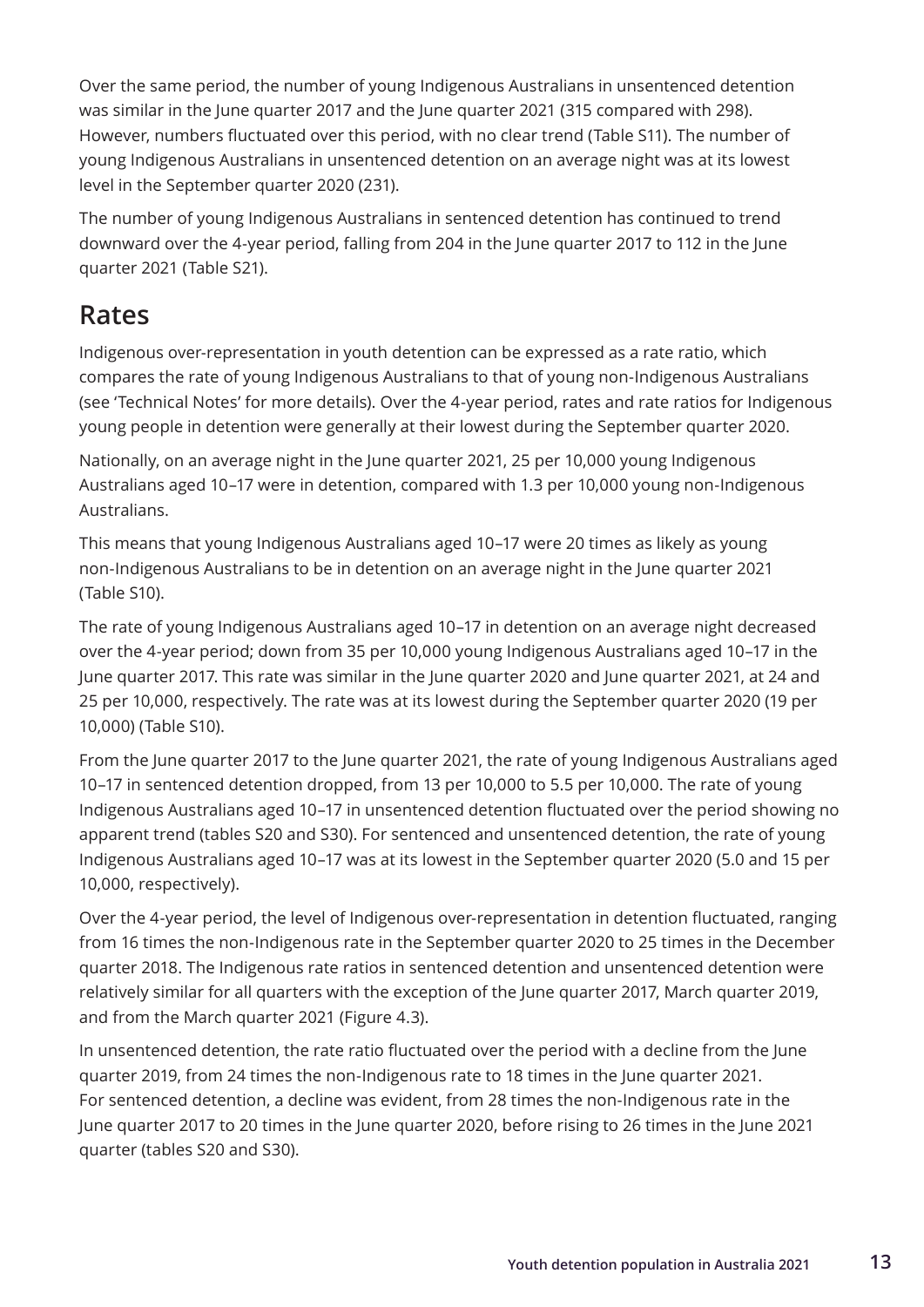The rate of young non-Indigenous Australians aged 10–17 in unsentenced detention was relatively stable over time (Table S20), however, for sentenced detention the non-Indigenous rate gradually declined from 0.4 per 10,000 in the June quarter 2017 to 0.2 per 10,000 in the June quarter 2021 (Table S30).



#### **14 Youth detention population in Australia 2021**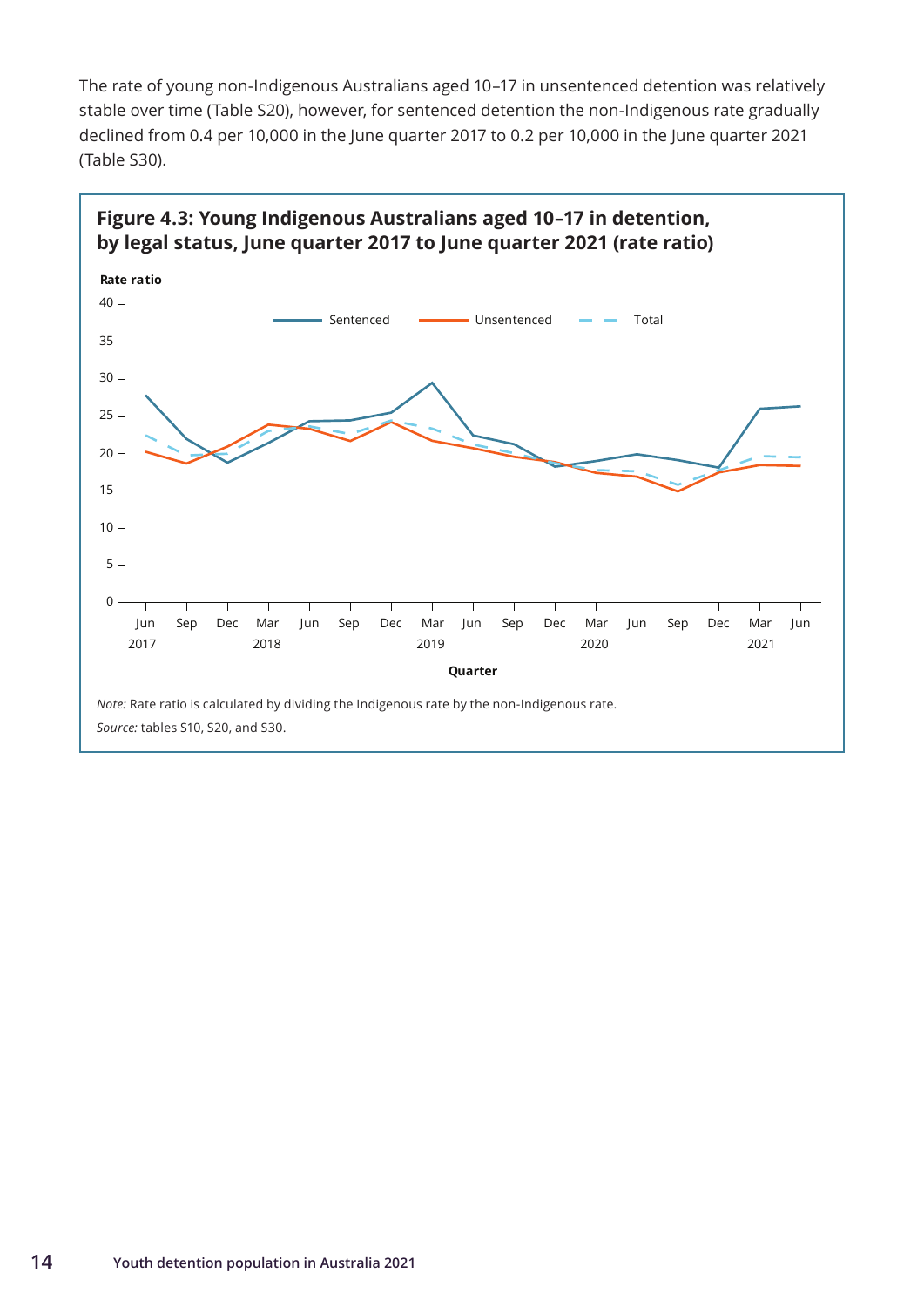## <span id="page-22-0"></span>**5 State and territory trends**

## **Numbers**

New South Wales had the largest number of young people in detention in nearly all quarters throughout the 4-year period (197–290 young people each quarter), followed by Queensland (180–267), Victoria (151–201), and Western Australia (88–163) (Figure 5.1). However, since the September quarter 2020, Queensland has had the largest number of young people in detention on an average night.

The size of the youth detention population fell in New South Wales, Victoria, Western Australia, and South Australia from the June quarter 2017 to the June quarter 2021. In Tasmania and the Australian Capital Territory the number of young people in youth detention was small, but down slightly compared to the June quarter 2017 (Table 5.1).

In Queensland and the Northern Territory, there was an increase in the number of young people in detention from the June quarter 2020 to the June quarter 2021 (Figure 5.1).



*Notes*

1. For Queensland, the June quarter 2017 and June quarter 2021 are not comparable, due to legislation to increase the age limit in the youth justice system from 16 to 17 enacted in the March quarter 2018. This change resulted in an increase in young people aged 17 under youth justice supervision.

2. Trends among small populations should be interpreted with caution. Numbers tend to fluctuate from quarter to quarter due to random variation, and this might affect the appearance and interpretation of trends.

*Source:* Table S7.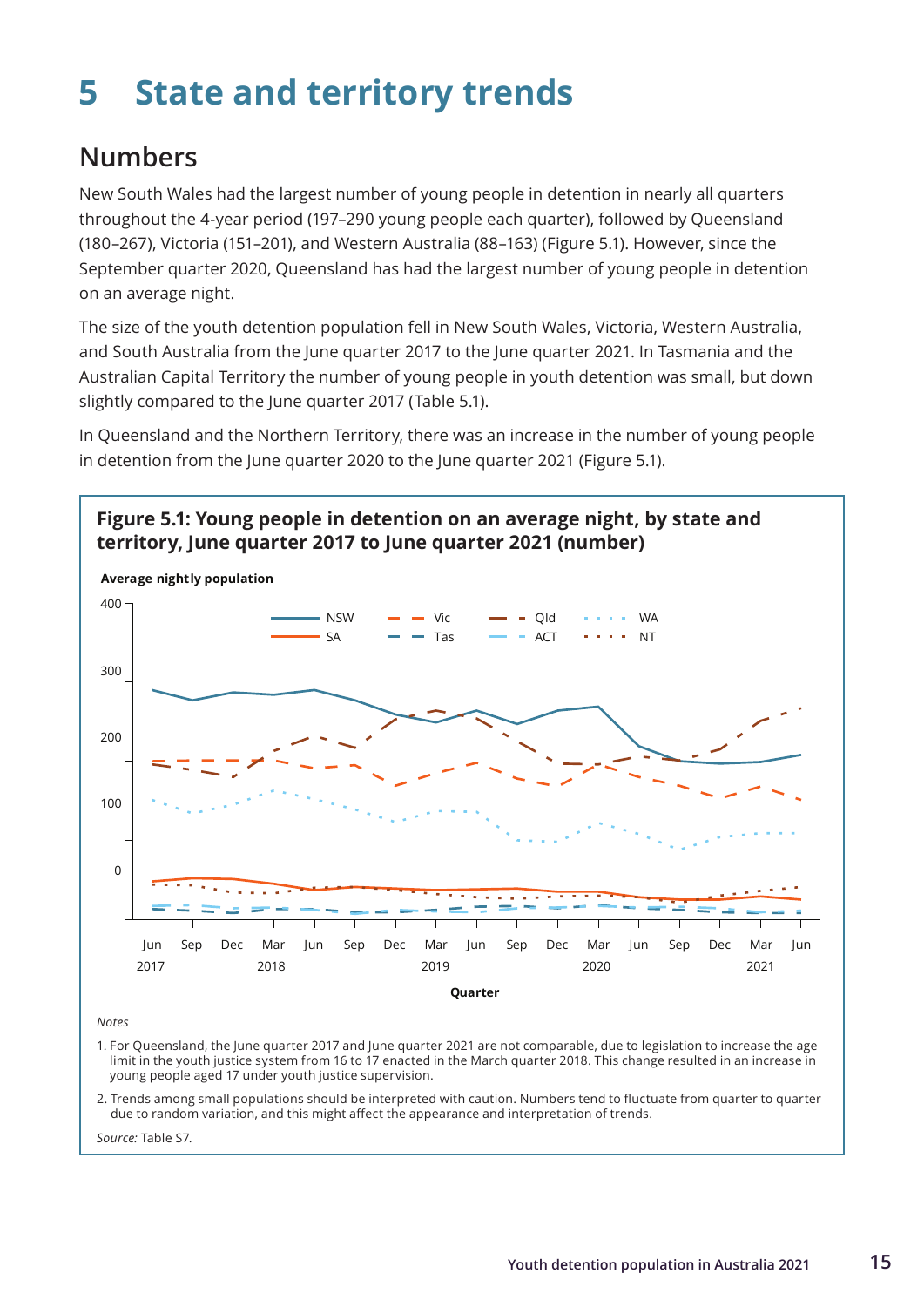## <span id="page-23-0"></span>**Rates**

On an average night in the June quarter 2021, the rate of young people aged 10–17 in detention ranged from 1.3 per 10,000 in Tasmania to 16 per 10,000 in the Northern Territory. Queensland had the second highest rate of young people aged 10–17 in detention at 4.7 per 10,000. Rates in Victoria (1.5–2.2 per 10,000) and Tasmania (1.3–3.3 per 10,000) were generally lower than other states and territories (Figure 5.2).

Over the 4-year period, the Northern Territory consistently had the highest rate of young people in detention on an average night each quarter (7.9–18 per 10,000 aged 10–17). This rate was at its peak in the June quarter 2017 (18 per 10,000) and lowest in the September quarter 2020 (7.9 per 10,000). In this period, there were declines in the rate of young people in detention on an average night in New South Wales, Victoria, Western Australia, and South Australia (Table S10).

In Queensland, from the June quarter 2020 to the June quarter 2021 there was a slight increase in the rate of young people in detention on an average night. In the Northern Territory, there was a sharp increase in the rate of young people in detention on an average night from 8.9 per 10,000 in the June quarter 2020 to 16 per 10,000 in the June quarter 2021 (Table 5.1).

Rates of detention fluctuated from quarter to quarter, particularly among the smaller jurisdictions, due to the small numbers.



*Notes*

1. For Queensland, the June quarter 2017 and June quarter 2021 are not comparable, due to legislation to increase the age limit in the youth justice system from 16 to 17 enacted in the March quarter 2018. This change resulted in an increase in young people aged 17 under youth justice supervision.

2. Trends among small populations should be interpreted with caution. Numbers tend to fluctuate from quarter to quarter due to random variation, and this might affect the appearance and interpretation of trends.

*Source:* Table S10.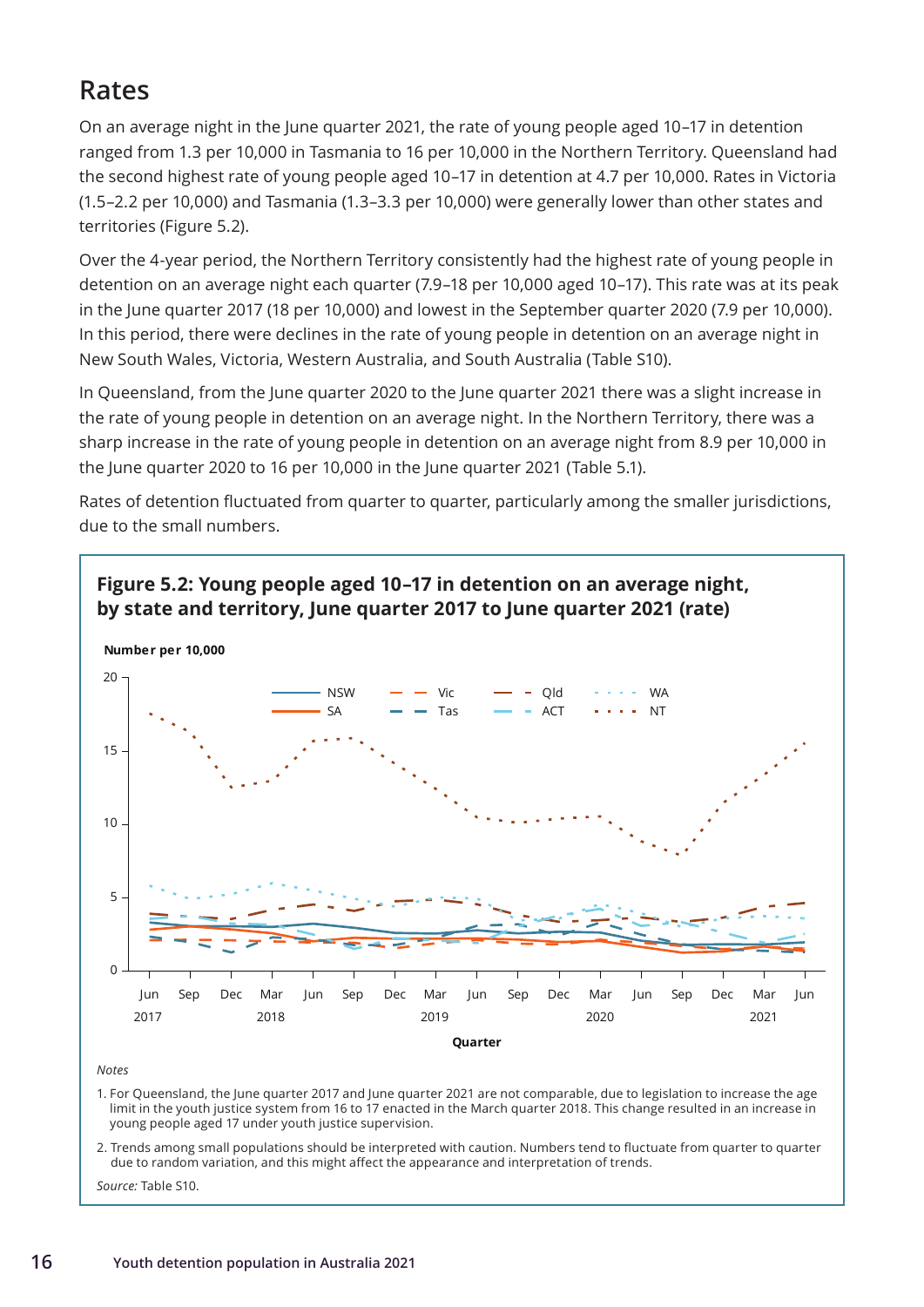|                   | <b>NSW</b> | Vic   | Qld   | <b>WA</b>                    | SA                           | Tas  | <b>ACT</b> | <b>NT</b> | Australia |  |  |
|-------------------|------------|-------|-------|------------------------------|------------------------------|------|------------|-----------|-----------|--|--|
|                   |            |       |       |                              | Number                       |      |            |           |           |  |  |
|                   |            |       |       |                              | <b>Sentenced detention</b>   |      |            |           |           |  |  |
| June quarter 2017 | 113.3      | 116.8 | 33.6  | 80.5                         | 14.3                         | 4.1  | 4.4        | 13.5      | 380.5     |  |  |
| June quarter 2020 | 101.1      | 79.2  | 31.4  | 46.3                         | 3.1                          | 9.3  | 3.8        | 10.4      | 284.5     |  |  |
| June quarter 2021 | 76.3       | 59.2  | 31.7  | 44.6                         | 10.5                         | 1.6  | 1.0        | 5.1       | 230.0     |  |  |
|                   |            |       |       |                              | <b>Unsentenced detention</b> |      |            |           |           |  |  |
| June quarter 2017 | 176.4      | 82.7  | 162.0 | 70.8                         | 33.6                         | 9.1  | 12.5       | 30.8      | 577.8     |  |  |
| June quarter 2020 | 118.0      | 101.0 | 175.0 | 61.7                         | 25.0                         | 4.6  | 11.3       | 17.5      | 514.1     |  |  |
| June quarter 2021 | 131.4      | 91.8  | 234.9 | 64.2                         | 14.6                         | 6.6  | 10.2       | 35.7      | 589.4     |  |  |
|                   |            |       |       |                              | <b>Total detention</b>       |      |            |           |           |  |  |
| June quarter 2017 | 289.6      | 199.5 | 195.6 | 151.3                        | 47.9                         | 13.2 | 16.9       | 44.3      | 958.3     |  |  |
| June quarter 2020 | 219.0      | 180.2 | 206.4 | 107.9                        | 28.1                         | 13.9 | 15.1       | 27.9      | 798.6     |  |  |
| June quarter 2021 | 207.6      | 151.1 | 266.6 | 108.7                        | 25.1                         | 8.2  | 11.2       | 40.8      | 819.3     |  |  |
|                   |            |       |       | Rate (number per 10,000)     |                              |      |            |           |           |  |  |
|                   |            |       |       | <b>Sentenced detention</b>   |                              |      |            |           |           |  |  |
| June quarter 2017 | 1.2        | 0.8   | 0.7   | 3.0                          | 0.8                          | n.p. | n.p.       | 5.4       | 1.2       |  |  |
| June quarter 2020 | 0.7        | 0.4   | 0.5   | 1.6                          | n.p.                         | 1.6  | n.p.       | 2.9       | 0.7       |  |  |
| June quarter 2021 | 0.6        | 0.2   | 0.5   | 1.3                          | 0.5                          | n.p. | n.p.       | 1.9       | 0.5       |  |  |
|                   |            |       |       | <b>Unsentenced detention</b> |                              |      |            |           |           |  |  |
| June quarter 2017 | 2.1        | 1.4   | 3.2   | 2.8                          | 2.1                          | 1.8  | 2.9        | 12.2      | 2.4       |  |  |
| June quarter 2020 | 1.3        | 1.5   | 3.2   | 2.3                          | 1.5                          | n.p. | 2.1        | 6.0       | 2.0       |  |  |
| June quarter 2021 | 1.4        | 1.3   | 4.2   | 2.3                          | 0.9                          | 1.1  | 2.3        | 13.6      | 2.2       |  |  |
|                   |            |       |       |                              | <b>Total detention</b>       |      |            |           |           |  |  |
| June quarter 2017 | 3.3        | 2.1   | 3.9   | 5.8                          | 2.8                          | 2.4  | 3.6        | 17.6      | 3.5       |  |  |
| June quarter 2020 | 2.1        | 1.9   | 3.7   | 4.0                          | 1.7                          | 2.5  | 3.1        | 8.9       | 2.7       |  |  |
| June quarter 2021 | 2.0        | 1.5   | 4.7   | 3.6                          | 1.4                          | 1.3  | 2.5        | 15.5      | 2.7       |  |  |

#### **Table 5.1: Young people in detention on an average night, by state and territory, June quarter 2017, 2020, and 2021 (number and rate)**

*Notes*

1. Numbers might not add up to the total due to rounding.

2. Rates are for young people aged 10–17. Numbers include young people aged 18 or over who are under youth justice supervision. For numbers of young people aged 10–17 only, refer to the supplementary tables.

3. Trends among small populations should be interpreted with caution. Numbers tend to fluctuate from quarter to quarter due to random variation, and this might affect the appearance and interpretation of trends.

4. Rates are calculated from the unrounded average nightly populations, and are not published when there are fewer than 5 young people in the numerator. There might be instances when a numerator is presented as 5 due to rounding, and the rate is not calculated (see 'Technical Notes').

5. For Queensland, the June quarter 2017 and June quarter 2021 are not comparable, due to legislation to increase the age limit in the youth justice system from 16 to 17 enacted in the March quarter 2018. This change resulted in an increase in young people aged 17 under youth justice supervision.

*Source:* tables S7, S10, S17, S20, S27, and S30.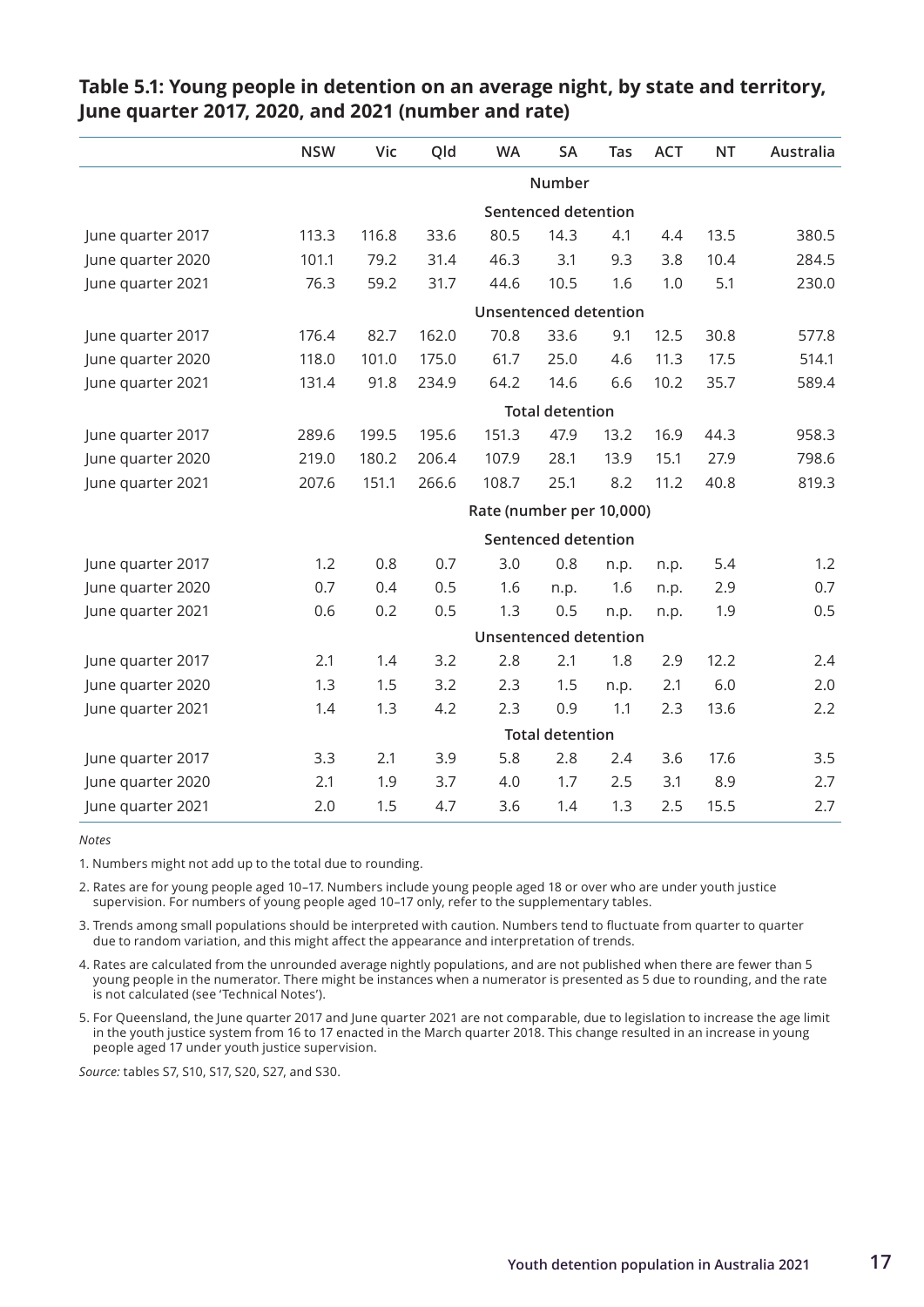### <span id="page-25-0"></span>**Sentenced and unsentenced detention**

On an average night in the June quarter 2021, the rate of young people aged 10–17:

- in unsentenced detention ranged from 0.9 per 10,000 in South Australia to 14 per 10,000 in the Northern Territory
- in sentenced detention ranged from 0.2 per 10,000 in Victoria to 1.9 per 10,000 in the Northern Territory (among the states and territories for which data is available, Table 5.1).

Over the 4-year period, the rate of young people in unsentenced detention on an average night declined in New South Wales (2.1 to 1.4 per 10,000) and in South Australia (from 2.1 to 0.9 per 10,000) (Table 5.1). Trends could not be reliably determined in Tasmania and the Australian Capital Territory, while other states showed no clear trend.

In the Northern Territory and Queensland, the rate of young people in unsentenced detention on an average night increased from the June quarter 2020 to the June quarter 2021 (Table 5.1).

Between the June quarter 2017 and the June quarter 2021, the rate of young people in sentenced detention fell in New South Wales, Victoria, Queensland, Western Australia, and the Northern Territory. Trends could not be reliably determined in Tasmania and the Australian Capital Territory, while there was no clear trend in South Australia.

### **Young Aboriginal and Torres Strait Islander people**

On an average night in the June quarter 2021, the rate of young Indigenous Australians aged 10–17 in detention ranged from 10 per 10,000 (or 16 young people) in Victoria to 43 per 10,000 (or 86 young people) in Western Australia.

The non-Indigenous rate ranged from 0.6 per 10,000 (or 10 young people) in South Australia to 1.8 per 10,000 (or 95 young people) in Queensland (tables S1, S4, and S10).

Among the states and territories for which rate ratios could be calculated, the rate ratio ranged from 7.3 times the non-Indigenous rate in Victoria to 54 times in Western Australia in the June quarter 2021 (Table S10).

Over the 4-year period, the rate of young Indigenous Australians aged 10–17 in detention fell in New South Wales, Victoria, Western Australia, and South Australia; leading to subsequent declines in the rate ratios for these states except Western Australia (Table S10). The rate ratio was lowest in Victoria, at 5.0–13, and highest in Western Australia, at 31–54 (Figure 5.3).

Due to the small rates of young non-Indigenous Australians in detention, notably in Western Australia and South Australia, variances can cause large fluctuations in the rate ratio.

Rate ratios could not be calculated for:

- Tasmania and the Australian Capital Territory, due to the small number of Indigenous Australians
- the Northern Territory, due to the small number of non-Indigenous Australians.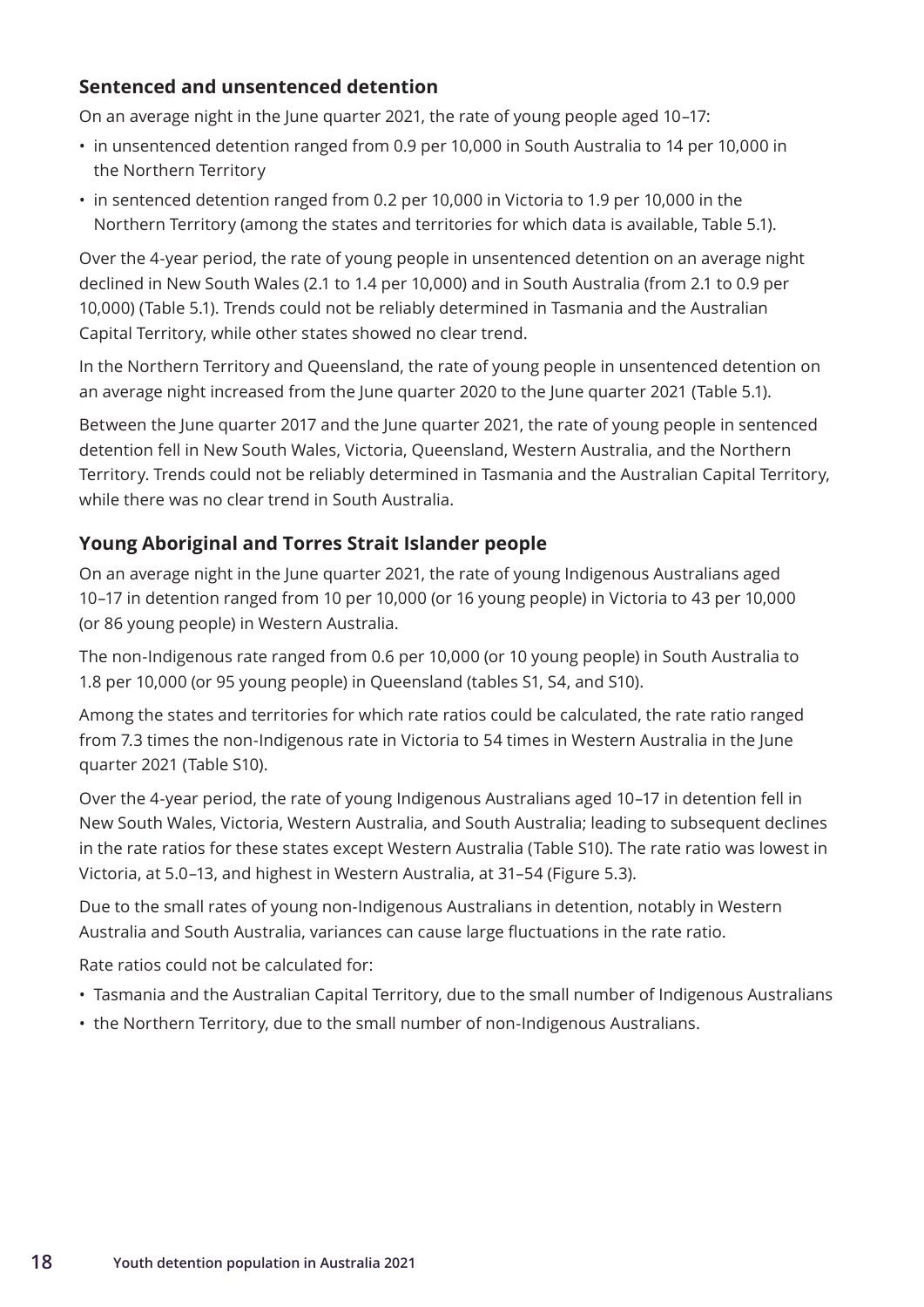

### **Figure 5.3: Young Indigenous people aged 10–17 in detention, by selected states, June quarter 2017 to June quarter 2021 (rate ratio)**

*Notes* 

1. Rate ratio is calculated by dividing the Indigenous rate by the non-Indigenous rate.

- 2. Rates (and the resulting rate ratios) are calculated from the unrounded average nightly population, and are not published when there were fewer than 5 young people in the numerator. There might be instances when a numerator is presented as 5, and the rate is not calculated due to rounding (see 'Technical Notes'). In this figure, rate ratios are not published for Tasmania, the Australian Capital Territory, and the Northern Territory.
- 3. Trends among small populations should be interpreted with caution. Numbers tend to fluctuate from quarter to quarter due to random variation, and this might affect the appearance and interpretation of trends.

*Source:* Table S10.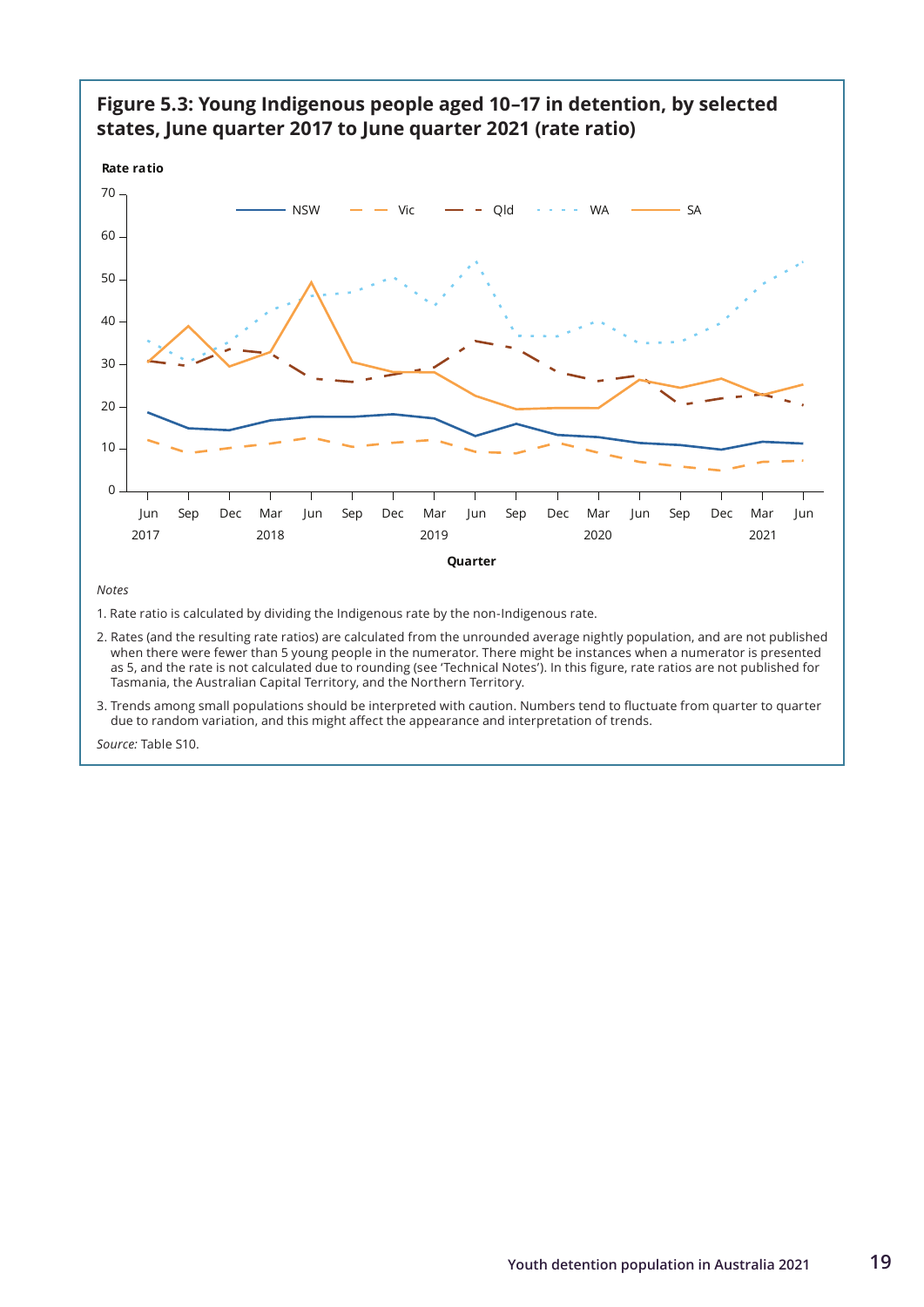## <span id="page-27-0"></span>**Acknowledgments**

Chelsea Maher and Josh Sweeney wrote this report. Kirsten Morgan and Gabrielle Phillips provided essential advice and guidance.

The Youth Justice Data and Information Group guided the preparation of this report, which was funded by the Australasian Youth Justice Administrators.

Thanks are extended to the data managers and staff in the following state and territory departments:

- Department of Communities and Justice, New South Wales
- Department of Justice and Community Safety, Victoria
- Department of Children, Youth Justice and Multicultural Affairs, Queensland
- Department of Justice, Western Australia
- Department of Human Services, South Australia
- Department of Communities Tasmania, Tasmania
- Community Services Directorate, Australian Capital Territory
- Territory Families, Northern Territory.

## **Abbreviations**

| <b>ACT</b> | <b>Australian Capital Territory</b>        |
|------------|--------------------------------------------|
| AIHW       | Australian Institute of Health and Welfare |
| <b>NSW</b> | New South Wales                            |
| ΝT         | Northern Territory                         |
| Qld        | Queensland                                 |
| <b>SA</b>  | South Australia                            |
| Tas        | Tasmania                                   |
| Vic        | Victoria                                   |
| <b>WA</b>  | Western Australia                          |
| YJ NMDS    | Youth Justice National Minimum Data Set    |

## **Symbols**

- nil or rounded to zero
- n.p. not publishable because of small numbers, confidentiality or other concerns about the quality of the data
- n.a. not available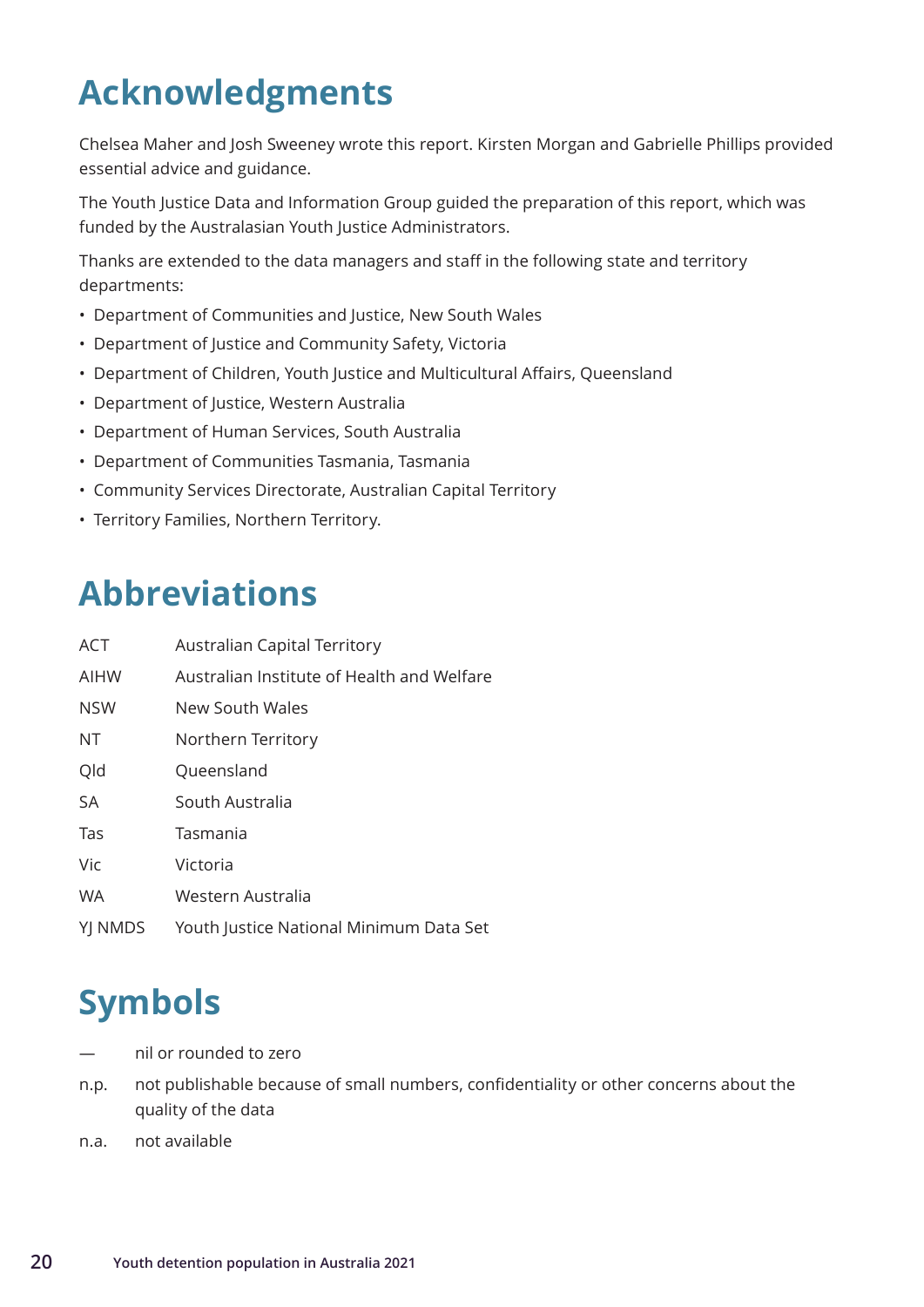## <span id="page-28-0"></span>**Technical Notes**

## **Youth detention data sources**

This report was compiled using 2 data sources. States and territories provided data on the average nightly population per quarter between July 2020 and June 2021. These data were used to supplement the 2019–20 YJ NMDS, which contains data up to and including 30 June 2020 for all states and territories.

This report is not comparable with previous editions of *Youth detention population in Australia*. Previous editions contained differences in data formats, specifications, definitions and/or quality across jurisdictions. Comparisons between YJ NMDS and youth detention population data should be made with caution.

A data quality statement for the YJ NMDS 2019–20 is available at [Youth Justice NMDS 2019–20:](https://meteor.aihw.gov.au/content/index.phtml/itemId/743393)  [Quality Statement \(aihw.gov.au\).](https://meteor.aihw.gov.au/content/index.phtml/itemId/743393)

## **Youth detention reports**

In addition to this report, the Australian Institute of Health and Welfare (AIHW) also publishes the annual *Youth justice in Australia* report series, which provides comprehensive information on young people under youth justice supervision.

The presentation of data in this report is slightly different from the presentation in *Youth justice in Australia*:

- This report presents the average nightly population for each quarter, while *Youth justice in Australia* presents the average daily population for each year. These data are reported differently because unit record data are not available for all reporting years for the youth detention population in Australia.
- Young people who are concurrently unsentenced and sentenced are classified as sentenced in this report, but are counted separately as both unsentenced and sentenced in *Youth justice in Australia* (although they are only counted once in the total detention population in both publications).

## **Methods**

This section provides key information about the methods used in this report.

### **Age**

In this report, numbers of young people in detention include all age groups unless otherwise specified. Population rates include young people aged 10–17 only (see 'Rates' in this section).

The age on an average night each quarter is calculated based on the age a young person is each night that they are in detention. If a young person changes age during a period of detention, then the average nightly number in detention will reflect this.

For example, where a young person turns 18 during a period of detention, any nights spent in detention (sentenced or unsentenced) aged 18 will only be counted in quarterly average nightly population for the 18+ age group. Similarly, nights spent in detention before a young person has turned 18 will only be counted in the 10–17 age group.

Average nightly data broken down by age are not comparable to *Youth detention population in Australia* releases prior to 2020.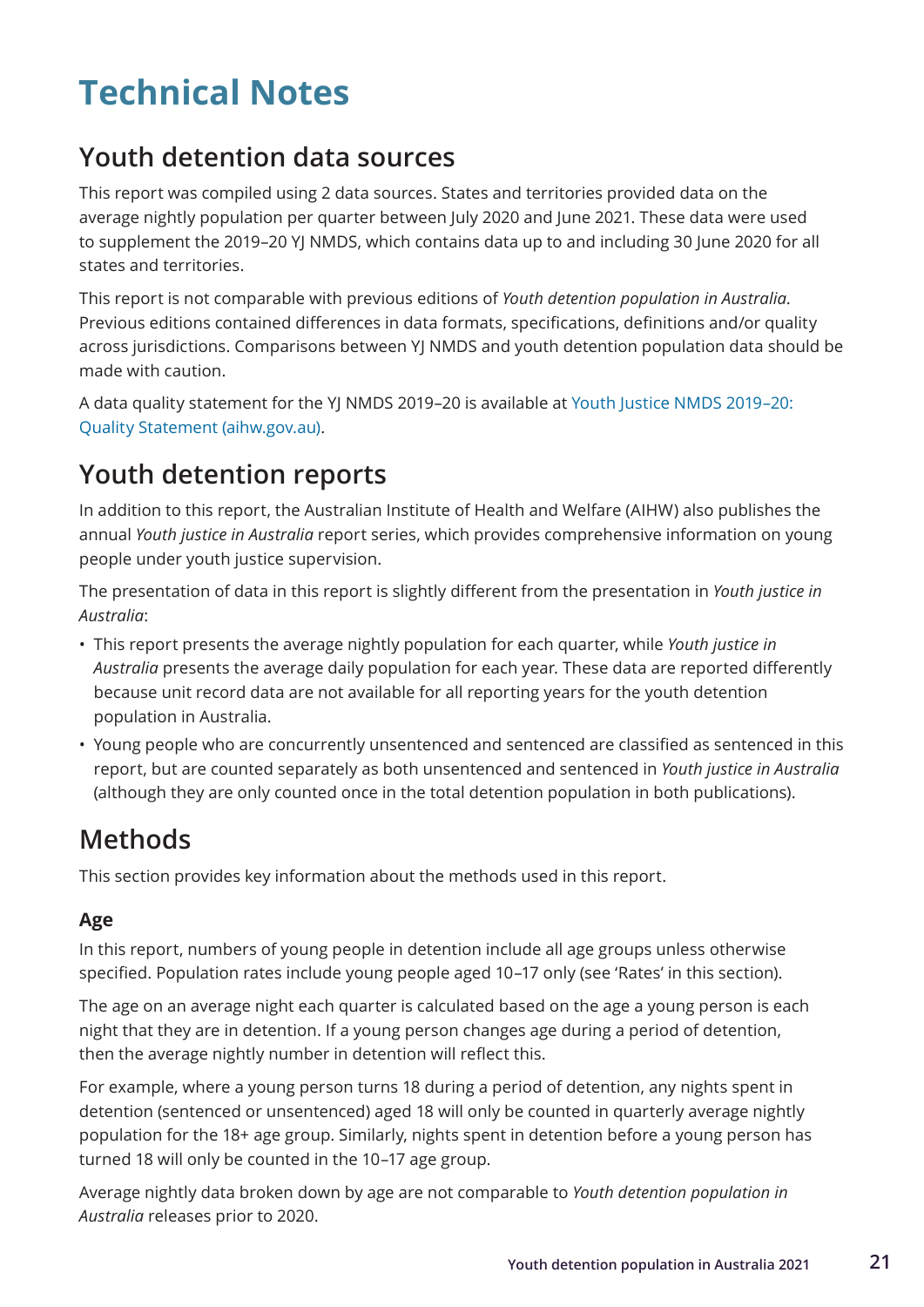### <span id="page-29-0"></span>**Average nightly population**

The average nightly population is calculated by adding the duration (in nights) of each period of detention that falls within the quarter, and dividing the summed duration by the number of nights in the quarter.

### **Indigenous status**

Information on Indigenous status has been collected since the implementation of the YJ NMDS. Nationally, the proportion of young people with 'not stated' Indigenous status was between <0.2%–1.2% each quarter between the June quarter 2017 and the June quarter 2021. This proportion was low (2.1% or less each quarter) in all states and territories, except the Australian Capital Territory in 2020–21 (between 0% and 11.3%).

Changes in the collection and recording of Indigenous status can affect rates of Indigenous identification over time.

There are some differences in the ways states and territories collect information about Indigenous status. Not all jurisdictions use the national standard question and standard codes for recording Indigenous status, as recommended by the Australian Bureau of Statistics. Some jurisdictions have taken steps to improve their data collection forms and information systems in recent years to address this issue.

### **Legal status**

Young people who are both sentenced and unsentenced at the same time (that is, serving multiple or concurrent supervision orders) are classified as 'sentenced' in this report.

#### **Rates**

Population rates enable different groups to be compared, while taking into account different population sizes. Because there are differences between the states and territories in the extent to which young people aged 18 or over can be detained in youth justice facilities, rates are restricted to those aged 10–17. Crude rates are presented in this report.

The number of young people in detention on an average night during a quarter is rounded to the nearest person. The rate is calculated using the number on an average day before rounding.

In the text of this report, rates are presented to 1 decimal place for rates less than 10, and to the nearest whole number for rates 10 and over. Rates are presented to 3 decimal places in the tables. As a result, rates calculated by using the average nightly population rounded to whole numbers might differ slightly from the rates presented in this report.

Due to a lack of statistical reliability, rates are not calculated where there are fewer than 5 young people in the numerator. In some instances, the number of young people might be presented as 5, but the rate might not be calculated due to rounding (for example, if there are 4.7 young people in detention on an average night, this will appear as 5 in the table, but the rate will not be calculated). But these young people contribute to overall state and national rates. The calculation of rates for young Indigenous and non-Indigenous Australians excludes young people with unknown Indigenous status.

Population data used in the calculation of rates are provided in Table S31.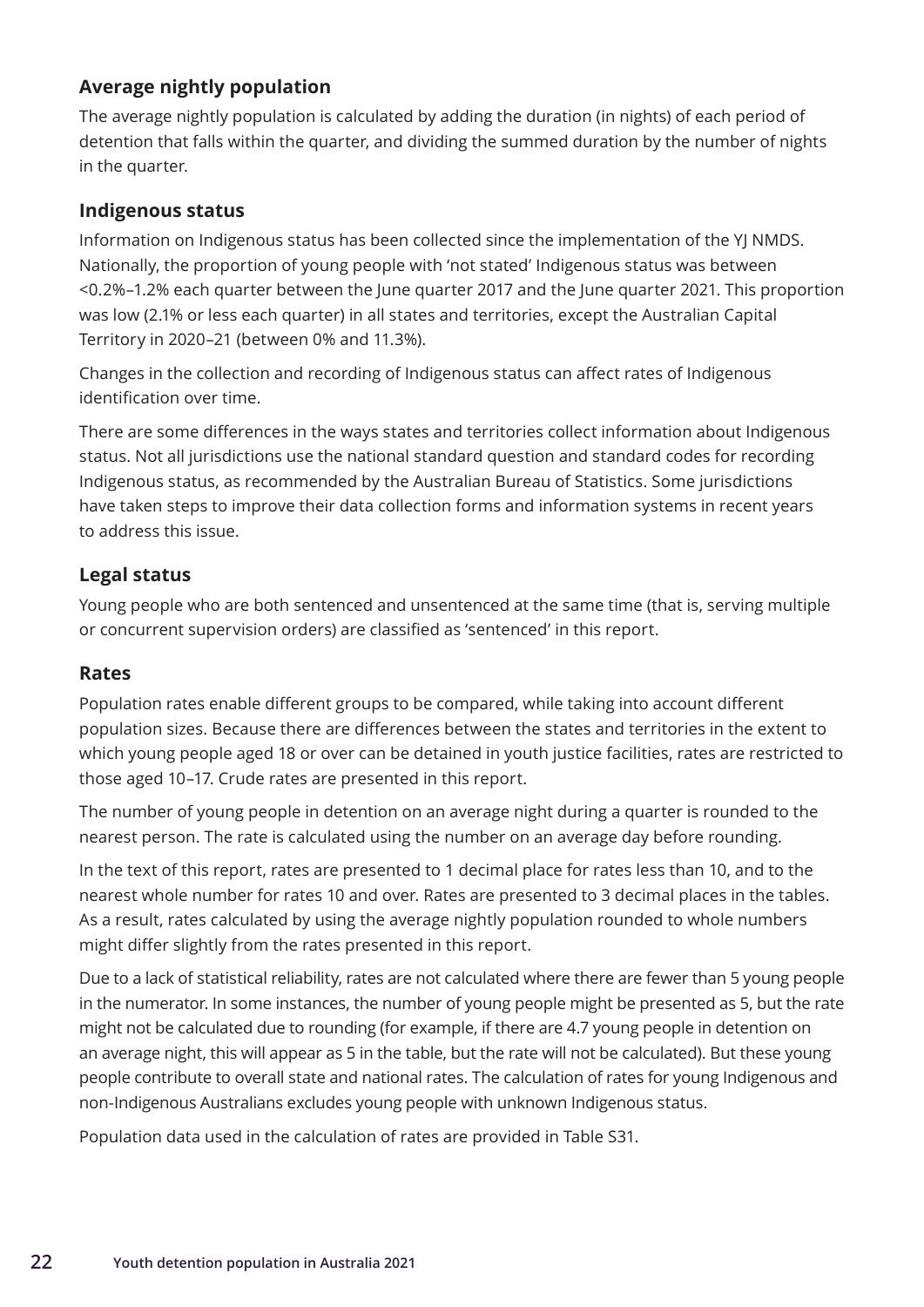### <span id="page-30-0"></span>**Rate ratios**

Rates for different groups can be compared using a rate ratio, which is the ratio of 2 rates. In this report, rate ratios are used to compare Indigenous and non-Indigenous rates, and to provide a measure of the level of Indigenous over-representation. Rate ratios are calculated by dividing the Indigenous rate by the non-Indigenous rate.

Rate ratios should be interpreted with caution where there are small denominators, rare events, and rates that converge while declining.

Due to a lack of statistical reliability, rate ratios in this report are not calculated where 1 or both of the rates have fewer than 5 young people in the numerator. But these young people contribute to overall state and national rate ratios.

### **Rounding**

The average nightly population is rounded to whole numbers, so components might not sum to the totals.

Rate ratios were calculated using rates rounded to 3 decimal places. Proportions were calculated using average nightly numbers rounded to 2 decimal places. Numbers and rates displayed in figures are rounded, as presented in the supplementary tables.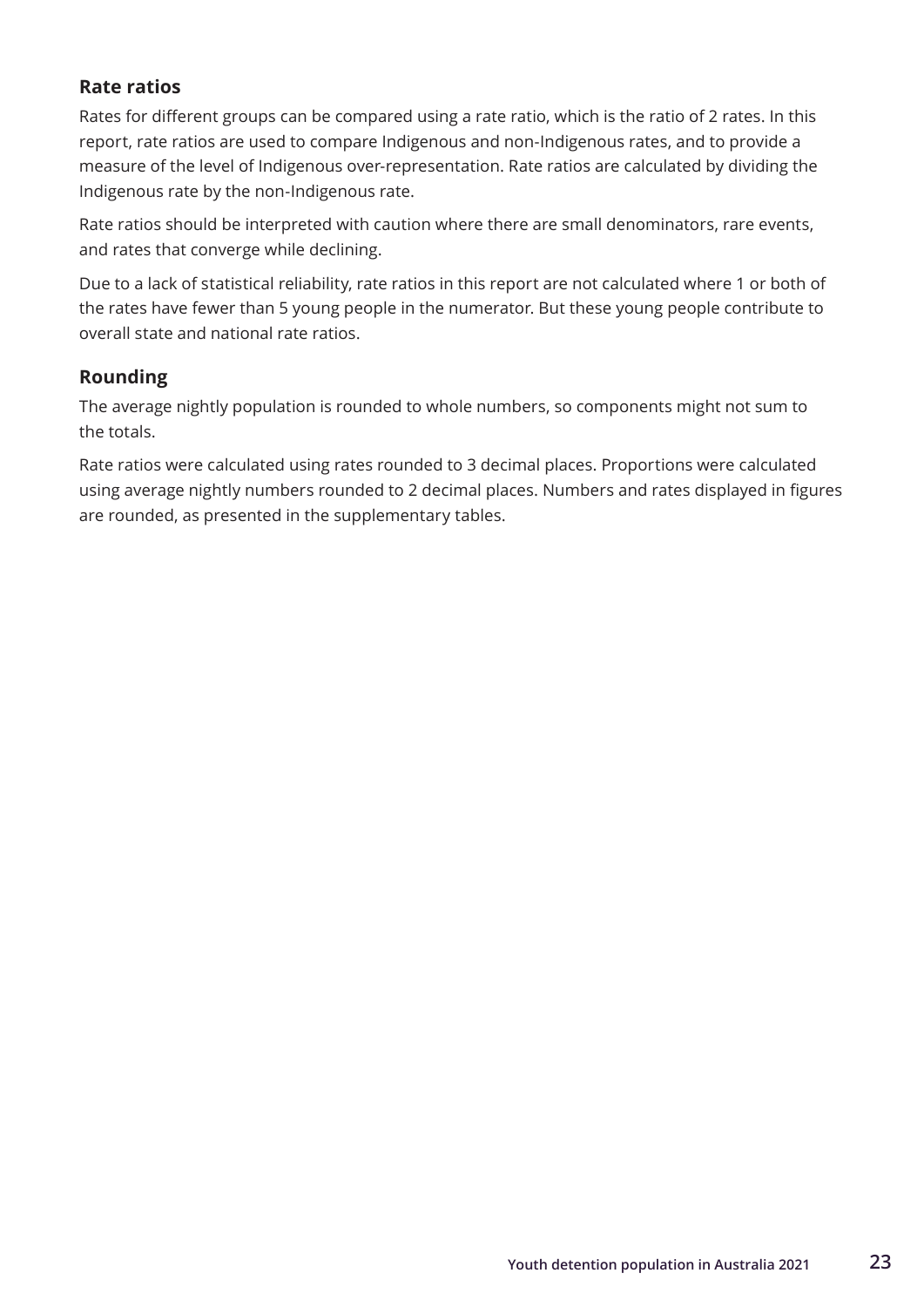## <span id="page-31-0"></span>**References**

AIHW (Australian Institute of Health and Welfare) 2021. Youth justice in Australia 2019–20. Cat. no. JUV 134. Canberra: AIHW.

Chan 2021. The impact of COVID-19 on young people in the criminal justice system. Bureau Brief No. BB151. Sydney: NSW Bureau of Crime Statistics and Research.

Chrzanowski A & Wallis R 2011. Understanding the youth justice system. In: Stewart A, Allard T & Dennison S (eds). Evidence based policy and practice in youth justice. Annandale: The Federation Press, 7–27.

Department of Prime Minister and Cabinet 2020. Closing the Gap Report 2020. Canberra: DPM&C. https://www.closingthegap.gov.au/

House of Representatives Standing Committee on Aboriginal and Torres Strait Islander Affairs 2011. Doing time—time for doing: Indigenous youth in the criminal justice system. Canberra: Commonwealth of Australia.

Johnston E 1991. Royal Commission into Aboriginal Deaths in Custody: national reports. Volumes 1–5. Canberra: Australian Government Publishing Service.

Judicial College of Victoria 2020. Coronavirus and the courts. Melbourne: Victoria. Viewed 6 October 2021, https://www.judicialcollege.vic.edu.au/resources/coronavirus-and-courts.

Prime Minister of Australia 2020. Update on coronavirus measures on 18 March 2020. Canberra: Prime Minister of Australia. Viewed 6 October 2020, https://www.pm.gov.au/media/updatecoronavirus-measures.

United Nations 1985. United Nations Standard Minimum Rules for the Administration of Juvenile Justice ('The Beijing Rules'). New York: United Nations. Viewed 6 October 2021, www.ohchr.org/Documents/ProfessionalInterest/beijingrules.pdf.

United Nations 1989. Convention on the Rights of the Child. New York: United Nations. Viewed 6 October 2021, www.ohchr.org/en/professionalinterest/pages/crc.aspx.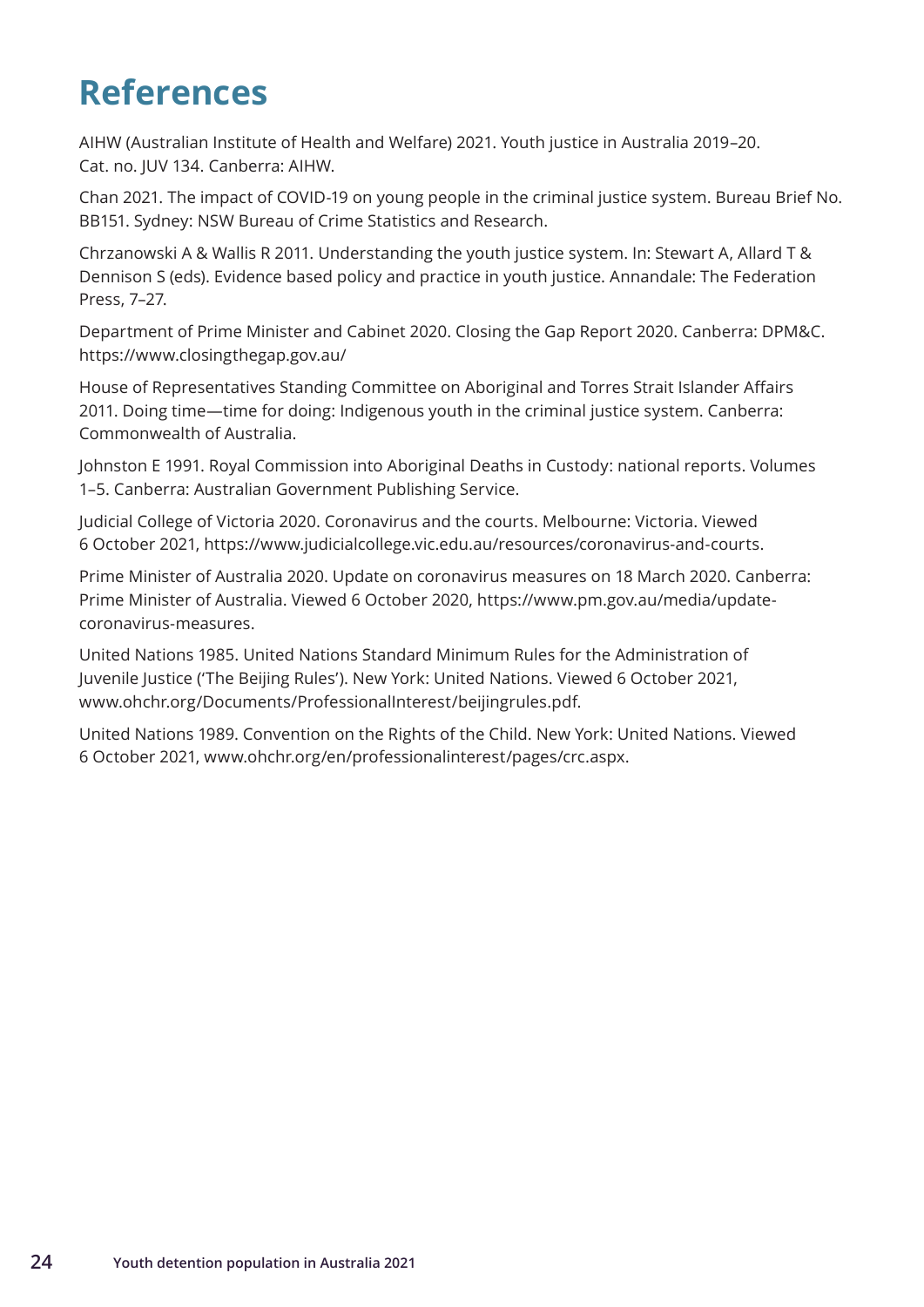# <span id="page-32-0"></span>**List of figures**

| Figure 2.1: Young people in detention on an average night, by age group,                                                                              |
|-------------------------------------------------------------------------------------------------------------------------------------------------------|
| Figure 2.2: Young people aged 10-17 in detention on an average night,                                                                                 |
| Figure 3.1: Young people in detention on an average night, by legal status,                                                                           |
| Figure 3.2: Young people aged 10-17 in detention on an average night, by legal status,                                                                |
| Figure 4.1: Young people in detention on an average night, by Indigenous status,                                                                      |
| Figure 4.2: Young people in detention on an average night, by Indigenous status and<br>age group, June quarter 2017 to June quarter 2021 (number)  12 |
| Figure 4.3: Young Indigenous Australians aged 10-17 in detention, by legal status,<br>June quarter 2017 to June quarter 2021 (rate ratio)  14         |
| Figure 5.1: Young people in detention on an average night, by state and territory,                                                                    |
| Figure 5.2: Young people aged 10-17 in detention on an average night, by state and territory,                                                         |
| Figure 5.3: Young Indigenous people aged 10-17 in detention, by selected states,                                                                      |

## **List of tables**

| Table 5.1: Young people in detention on an average night, by state and territory, |  |
|-----------------------------------------------------------------------------------|--|
|                                                                                   |  |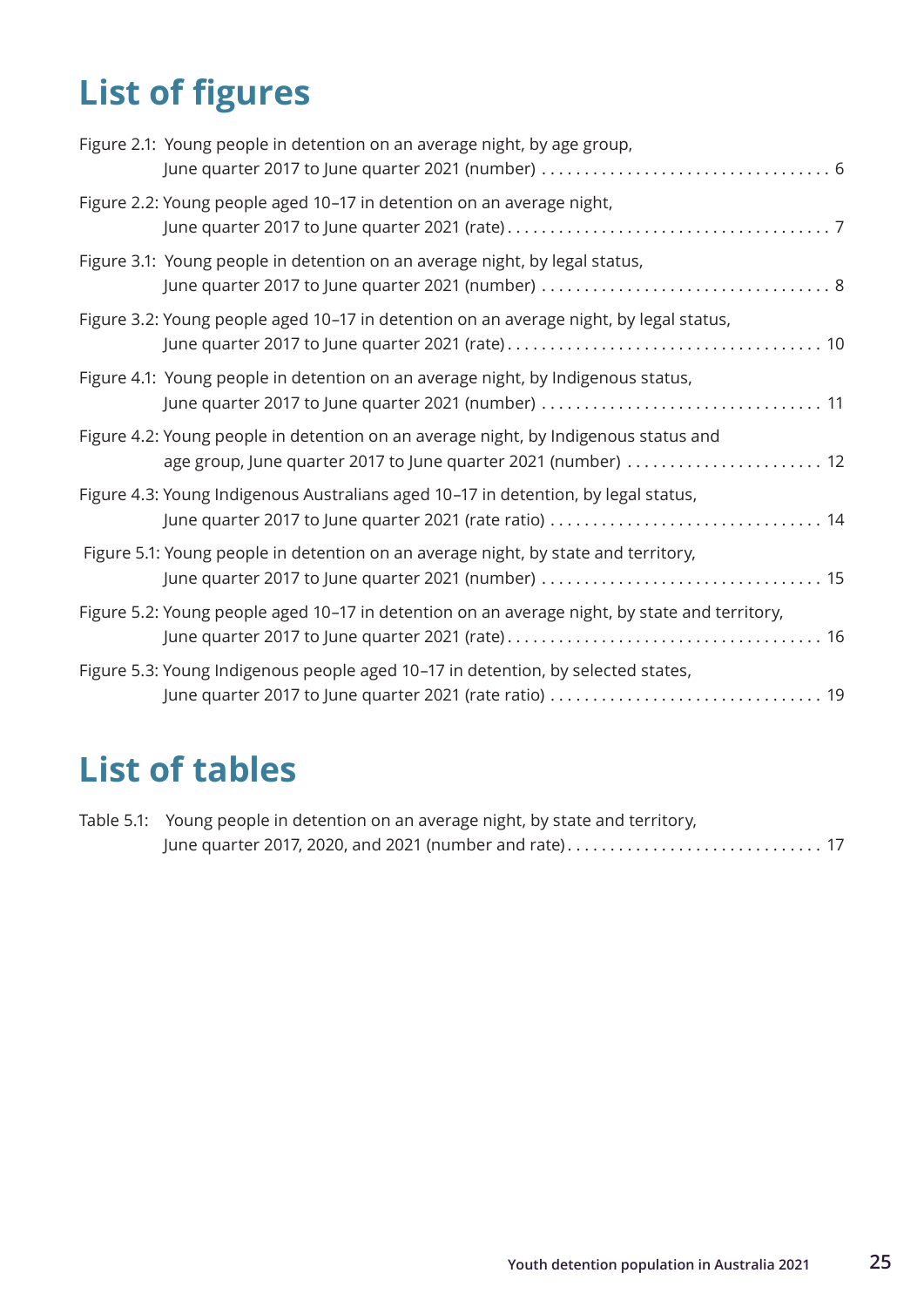## <span id="page-33-0"></span>**Related publications**

This report, *Youth detention population in Australia 2021*, is part of an annual series. Earlier editions and any published subsequently can be downloaded for free from www.aihw.gov.au/reports-data/ health-welfare-services/youth-justice/overview. The website also includes information on ordering printed copies.

The following AIHW publications might also be of interest:

- AIHW 2018. National data on the health of justice-involved young people: a feasibility study 2016–17. Cat. no. JUV 125. Canberra: AIHW.
- AIHW 2020. Young people under youth justice supervision and in child protection 2018–19. Data linkage series no. 26. Cat. no. CSI 28. Canberra: AIHW.
- AIHW 2020. Young people returning to sentenced youth justice supervision 2019–20. Cat. no. JUV 137. Canberra: AIHW.
- AIHW 2021. Youth justice in Australia 2019–20. Cat. no. JUV 134. Canberra: AIHW.